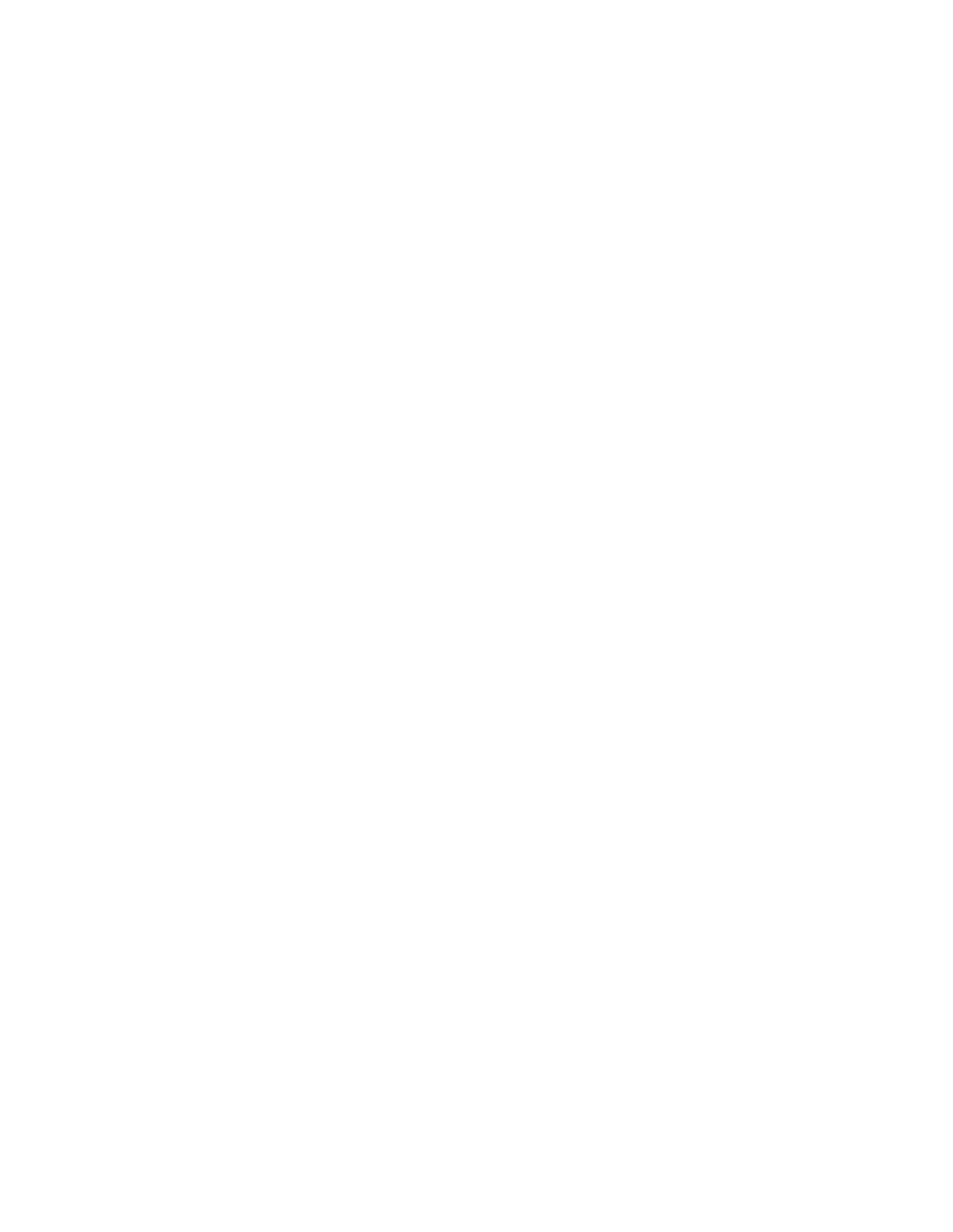## TABLE OF CONTENTS

| HFA:109.01 |                                          | Introduction                                         | <u>Page</u>    |
|------------|------------------------------------------|------------------------------------------------------|----------------|
| HFA:109.02 | <b>LIHTC Program Summary</b>             |                                                      | $\overline{2}$ |
|            | A.                                       | Program Administration                               | $\overline{2}$ |
|            | <b>B.</b>                                | Program Overview                                     | $\overline{2}$ |
|            | $C$ .                                    | <b>Project Eligibility Requirements</b>              | $\overline{2}$ |
|            | D.                                       | <b>Calculation of Tax Credit Dollar Amount</b>       | 3              |
| HFA:109.03 | <b>Statutory Allocation Requirements</b> |                                                      | $\overline{4}$ |
| HFA:109.04 | <b>Application Deadlines</b>             |                                                      | 5              |
| HFA:109.05 | Program Policies and Fees                |                                                      | 6              |
|            | A.                                       | Non-Profit Set-Aside                                 | 6              |
|            | <b>B.</b>                                | Supplemental Set-Aside                               | 6              |
|            | $C$ .                                    | Round 1 Prohibition of Senior Project Approvals      | 6              |
|            | D.                                       | <b>Application Fees</b>                              | 6              |
|            | Ε.                                       | Authority Review of Design, Bidding and Construction | 7              |
|            | F.                                       | Maximum Tax Credit Restrictions                      | 8              |
|            | G.                                       | Maximum Number of Applications and Projects          | 9              |
|            | H.                                       | Per Unit Cost Standards                              | 9              |
|            | I.                                       | <b>Contractor Overhead and Profit</b>                | 10             |
|            | J.                                       | Developer Fee                                        | 10             |
|            | K.                                       | Authority Evaluation and Underwriting Standards      | 11             |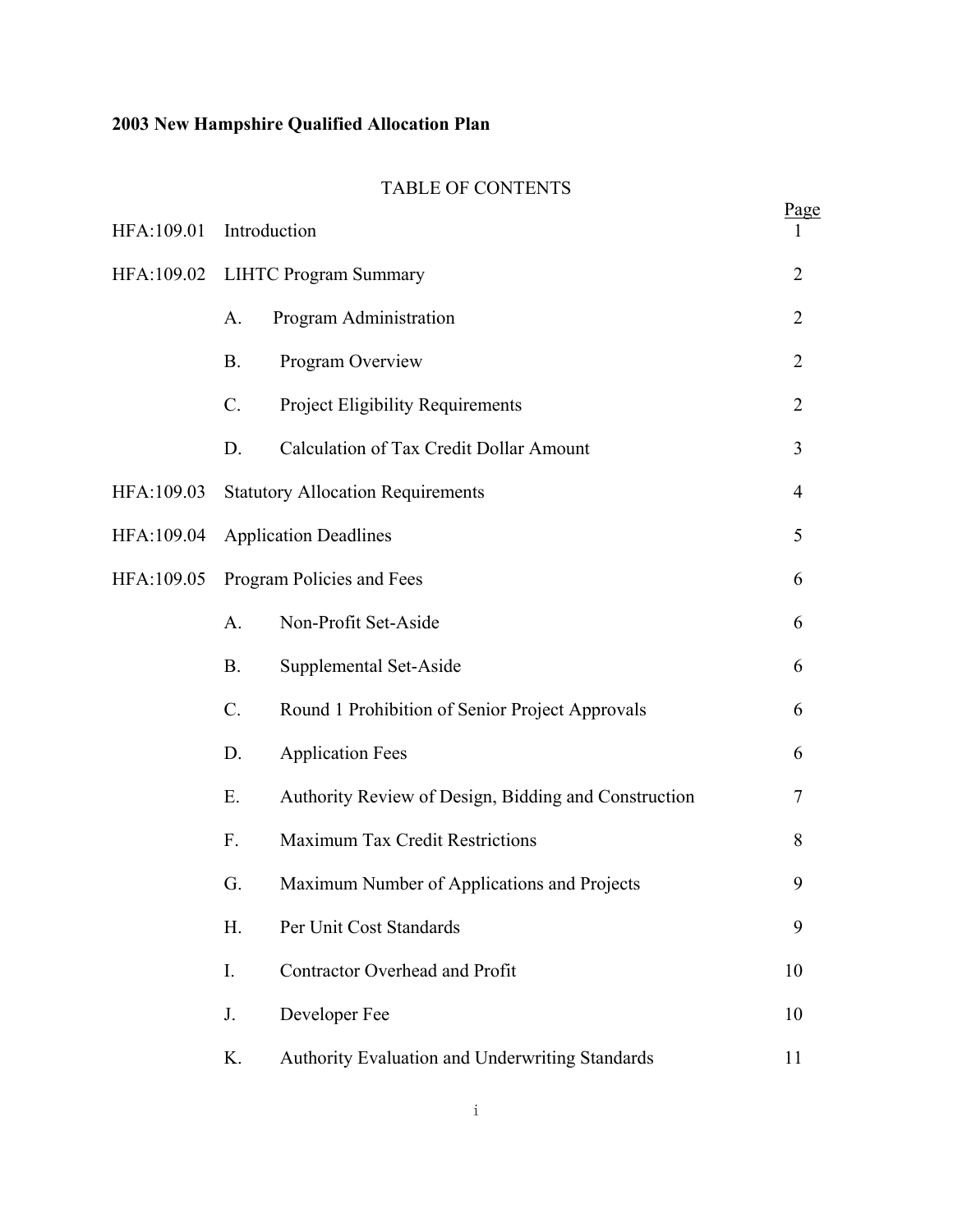|            |           |                                                        | Page  |
|------------|-----------|--------------------------------------------------------|-------|
|            | L.        | Professional Reports: Appraisal, Phase I, Market Study | 11    |
|            | M.        | <b>Extended Use Agreement</b>                          | 12    |
|            | N.        | Tenant Anti-Displacement and Relocation Policy         | 13    |
|            | O.        | Reference and Federal Tax Information Authorization    | 13    |
| HFA:109.06 |           | Application Processing – Selection and Reservation     | 14    |
|            | A.        | <b>Supplemental Allocations</b>                        | 14    |
|            | <b>B.</b> | <b>Evaluation of Applications</b>                      | 14    |
|            | $C$ .     | Conversion to Out-of-Cap Project                       | 15    |
|            | D.        | Tiebreakers                                            | 15    |
|            | E.        | Determination of Credit Amount                         | 16    |
|            | F.        | Irrevocable Election                                   |       |
| HFA:109.07 |           | Selection Process and Criteria                         | 16    |
|            | $A$ .     | Overview                                               | 16    |
|            | <b>B.</b> | General Threshold Criteria                             | 17    |
|            | $C$ .     | Scoring Criteria                                       | 18-23 |
| HFA:109.08 |           | <b>Post Reservation Processing</b>                     | 24    |
|            | A.        | <b>Commitment Phase</b>                                | 24    |
|            | <b>B.</b> | <b>Allocation Phase</b>                                | 24    |
| HFA:109.09 |           | Projects Financed by Tax-Exempt Bonds                  | 25    |
| HFA:109.10 |           | Projects Financed by Rural Development (RD)            | 25    |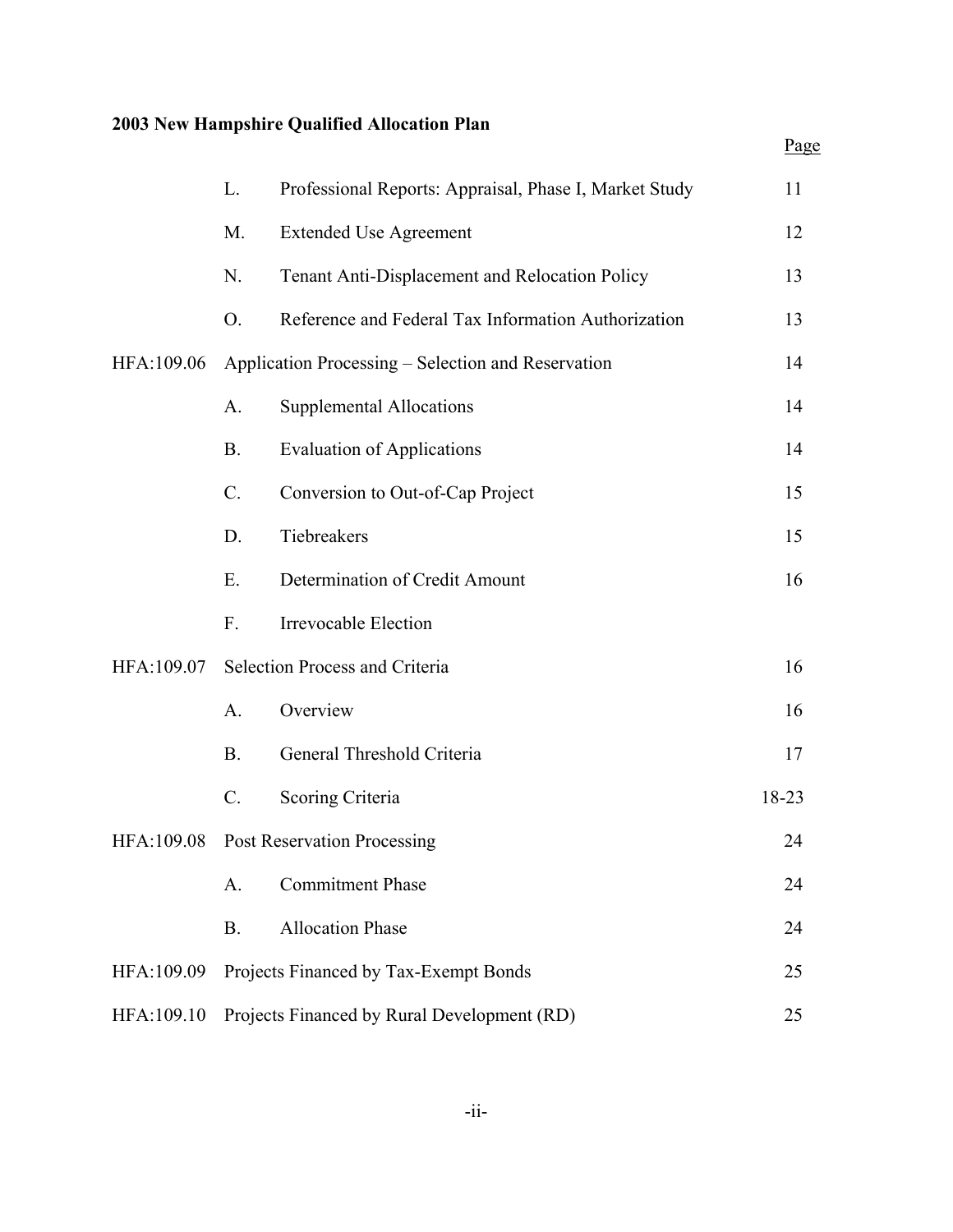| HFA:109.11 Land Use Restriction Agreement             | <u>Page</u><br>26 |
|-------------------------------------------------------|-------------------|
| HFA:109.12 Appeal Process                             | 26                |
| HFA:109.13 Public Records                             | 26                |
| HFA:109.14 QAP Technical Clarifications and Amendment | 27                |
| HFA:109.15 Compliance Monitoring                      | 27-33             |

## **LIST OF APPENDICES**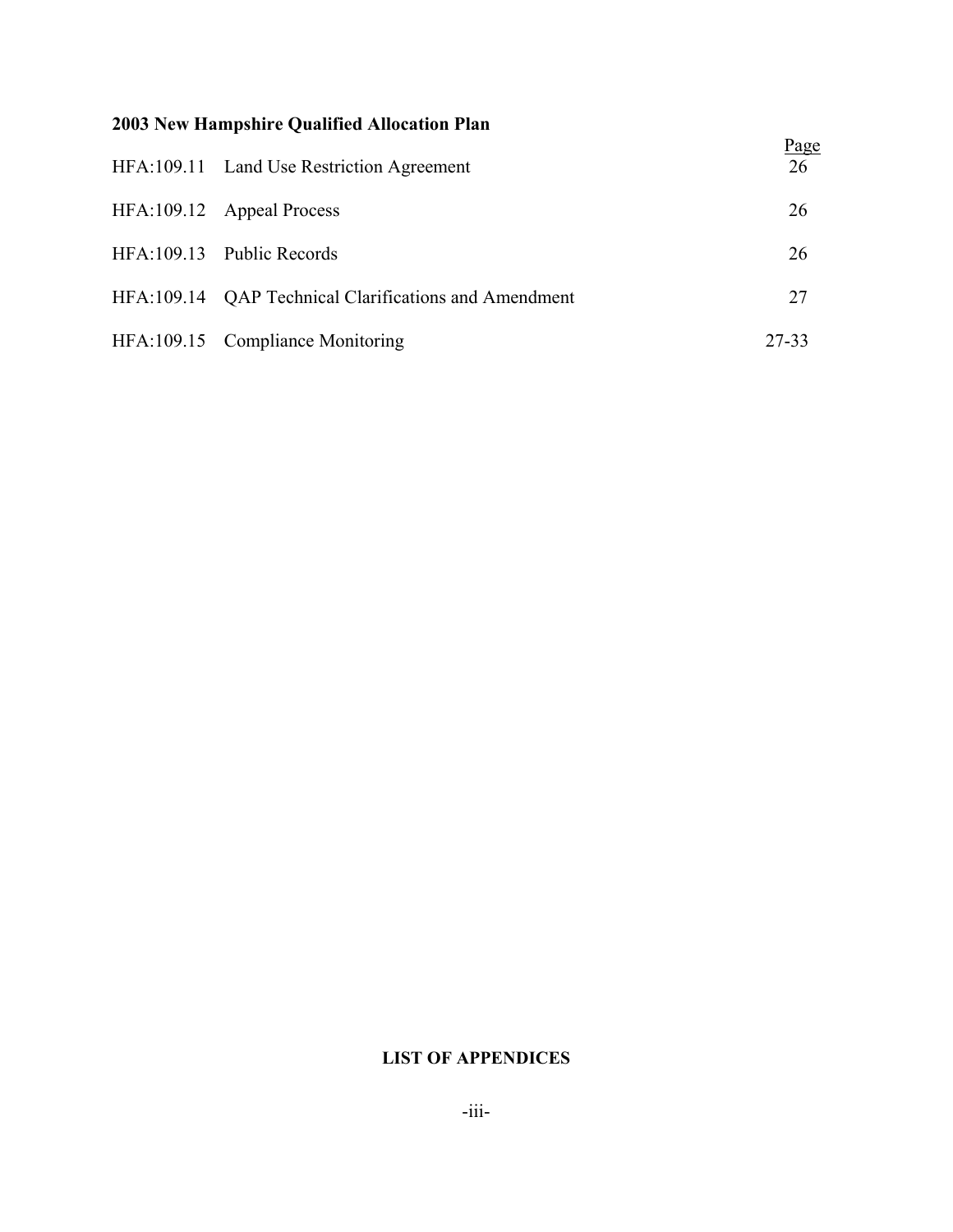| Appendix A | Developer Fee Schedule                                |
|------------|-------------------------------------------------------|
| Appendix B | Qualified Census Tracts/Difficult Development Areas*  |
| Appendix C | <b>Application Threshold Requirements</b>             |
| Appendix D | <b>Commitment Requirements</b>                        |
| Appendix E | <b>Carryover Allocation Requirements</b>              |
| Appendix F | <b>Final Allocation Requirements</b>                  |
| Appendix G | CPA Letter for Carryover Allocation                   |
| Appendix H | <b>CPA Letter for Final Allocation</b>                |
| Appendix I | Developer's Certification of Development Costs        |
| Appendix J | Developer's Certification of Equity Proceeds          |
| Appendix K | "As-Built" Architect Certification                    |
| Appendix L | Election of Gross Rent Floor                          |
| Appendix M | Guidelines for Special Needs                          |
| Appendix N | Sample PHA Income Documentation                       |
| Appendix O | Sample LIHTC Monitoring Compliance Form               |
| Appendix P | Annual Certification of Continuing Program Compliance |
| Appendix Q | <b>Annual Income Certification</b>                    |
| Appendix R | Management Agent Certification of Annual Training     |
| Appendix S | Certificate of Compliance with Special Conditions     |
| Appendix T | <b>Compliance Monitoring Record Review</b>            |
| Appendix U | Original Qualified Basis Tracking Sheet               |
| Appendix V | Scoring for Location – Community List                 |

\* Please confirm that you have the latest data. These items are revised annually by the federal government.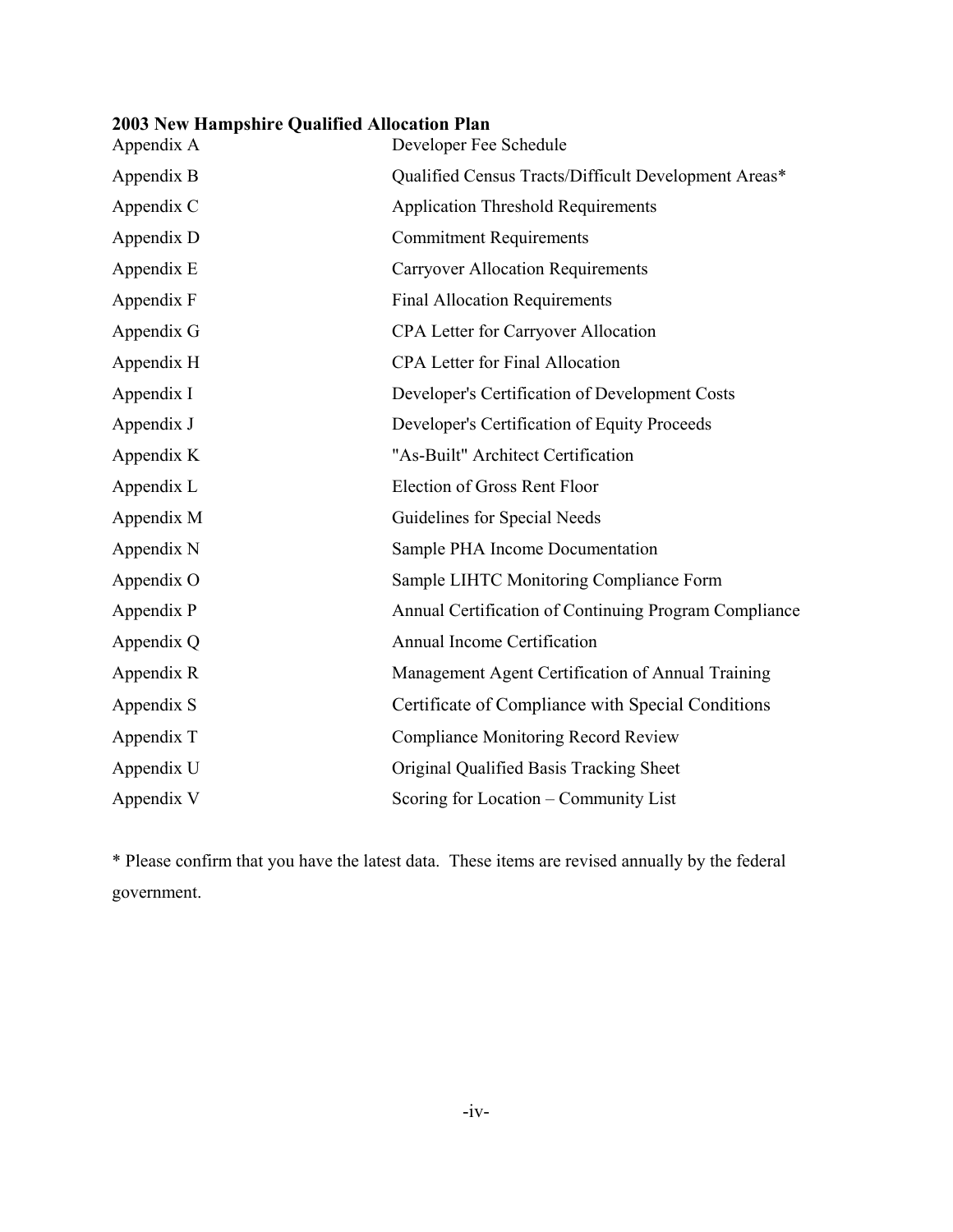## **NEW HAMPSHIRE 2003 QUALIFIED ALLOCATION PLAN LOW INCOME HOUSING TAX CREDIT PROGRAM Program Rules** (HFA:109)

### **HFA:109.01 INTRODUCTION**

The Low Income Housing Tax Credit ("LIHTC" or "tax credit") program was created to encourage development of rental housing for low-income households. The LIHTC program was established under the provisions of the Tax Reform Act of 1986, and made permanent in 1993. By Executive Order of the Governor of New Hampshire, the New Hampshire Housing Finance Authority (the "Authority") is delegated responsibility for program administration through an approved Qualified Allocation Plan ("QAP" or "Allocation Plan"). The Authority is responsible for allocating the state's annual credit amount in accordance with the Allocation Plan and Section 42 of the Internal Revenue Code ("IRC 42").

The 2003 Allocation Plan was presented to the public in an open hearing approved by the Authority's Board of Directors on\_\_\_\_\_\_\_\_\_\_\_\_\_\_\_, and subsequently signed by the Governor of New Hampshire.

The Allocation Plan provides a summary of the LIHTC program and its major requirements, determines the competitive process for allocating the state's annual credit ceiling using selection criteria designed to address New Hampshire's low income housing priorities, specifies the submission requirements for each phase of the application process, and describes requirements relative to long term compliance with the LIHTC program.

Summary of Changes for the 2003 QAP

- Due to rapidly escalating development costs in recent tax credit projects, strict cost limits are being implemented. Numerous changes in the scoring criteria are also intended to reduce project costs.
- No predominantly senior projects will be approved in the first application round.
- Larger projects can be funded as the maximum allocation has been increased to \$700,000.
- The developer fee schedule has been revised to a "per unit" basis.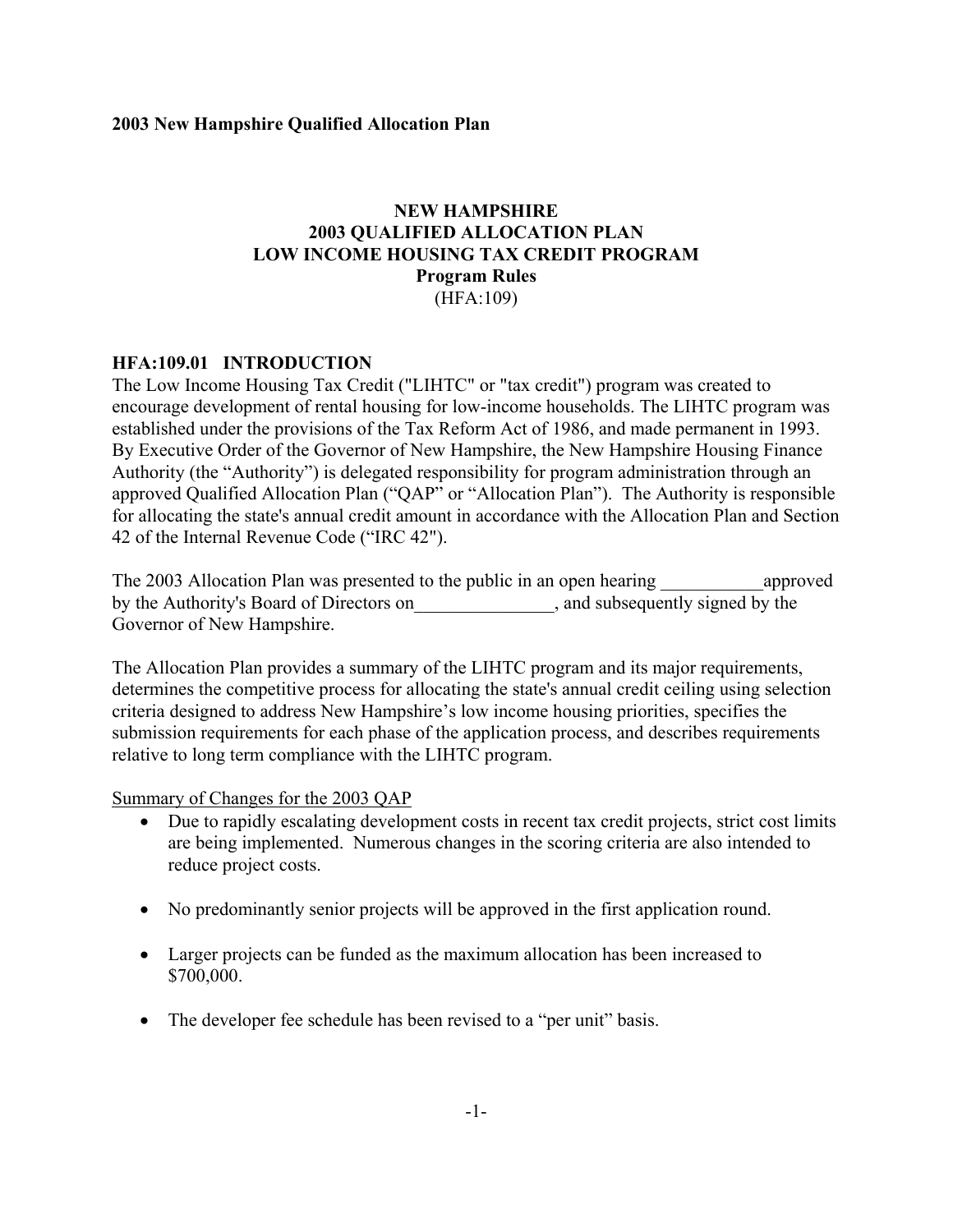## **HFA:109.02 LIHTC PROGRAM SUMMARY**

The following summary provides a brief overview of the LIHTC program, major program and project requirements, and calculation of the tax credit amount. Specific program rules and regulations are described in IRC 42. To the extent this summary or any other information in the Allocation Plan is inconsistent with IRC 42, the provisions of IRC 42 shall govern. This summary is not intended to present all the rules and regulations of the tax credit program. It is strongly recommended that applicants consult with competent legal and tax counsel.

#### A. Program Administration

Unless otherwise specified, the Authority's Board of Directors delegates LIHTC program administration to staff. The responsibilities of the Board's Multi-Family/Special Projects Committee are delineated in Sections 109.05A (Approval of LIHTC reservations), 109.03F (Waiver of maximum allocation per project), 109.03G (Waiver of maximum active projects per sponsor), and 109.09 (Appeals). The Board of Directors and the Governor must formally approve this document (2003 QAP).

#### B. Program Overview

j.

The LIHTC program is part of the Internal Revenue Code, and is meant to encourage the new construction and rehabilitation of low income rental housing. The program offers a low income housing investment incentive in the form of a tax credit usable against the investor's federal tax liability for a ten year period.

#### C. Project Eligibility Requirements

To qualify as a tax credit project, a project must maintain a minimum set-aside of rent restricted units for tenants in a targeted income group. At a minimum, at least 20% of the units must be rented to very low income households, defined as households with incomes at or below 50% of the Median Area Income (MAI), or 40% of the units must be rented to low income households, defined as households with incomes not exceeding 60% of the MAI.<sup>1</sup> Median area income limits are adjusted for household size and vary depending on location. Household size is based on 1.5 persons per bedroom.

The maximum rent for set-aside units is based on 30% of either the 50% MAI or 60% MAI. The maximum rent that can be charged to the tenant is a gross rent and must include all utility expenses. If utilities are paid by the tenant, the maximum rent must be reduced according to the NHHFA Utility Allowance Schedule or other approved alternatives.<sup>[2](#page-7-1)</sup>

<sup>&</sup>lt;sup>1</sup> Current MAI, maximum rents and Utility Allowance schedules can be obtained from the Authority's website ([www.nhhfa.org](http://www.nhhfa.org/)) under the Multi-Family section or from HUD.

<span id="page-7-1"></span><span id="page-7-0"></span><sup>&</sup>lt;sup>2</sup> See IRS Revenue Ruling 89-6 for a detailed explanation.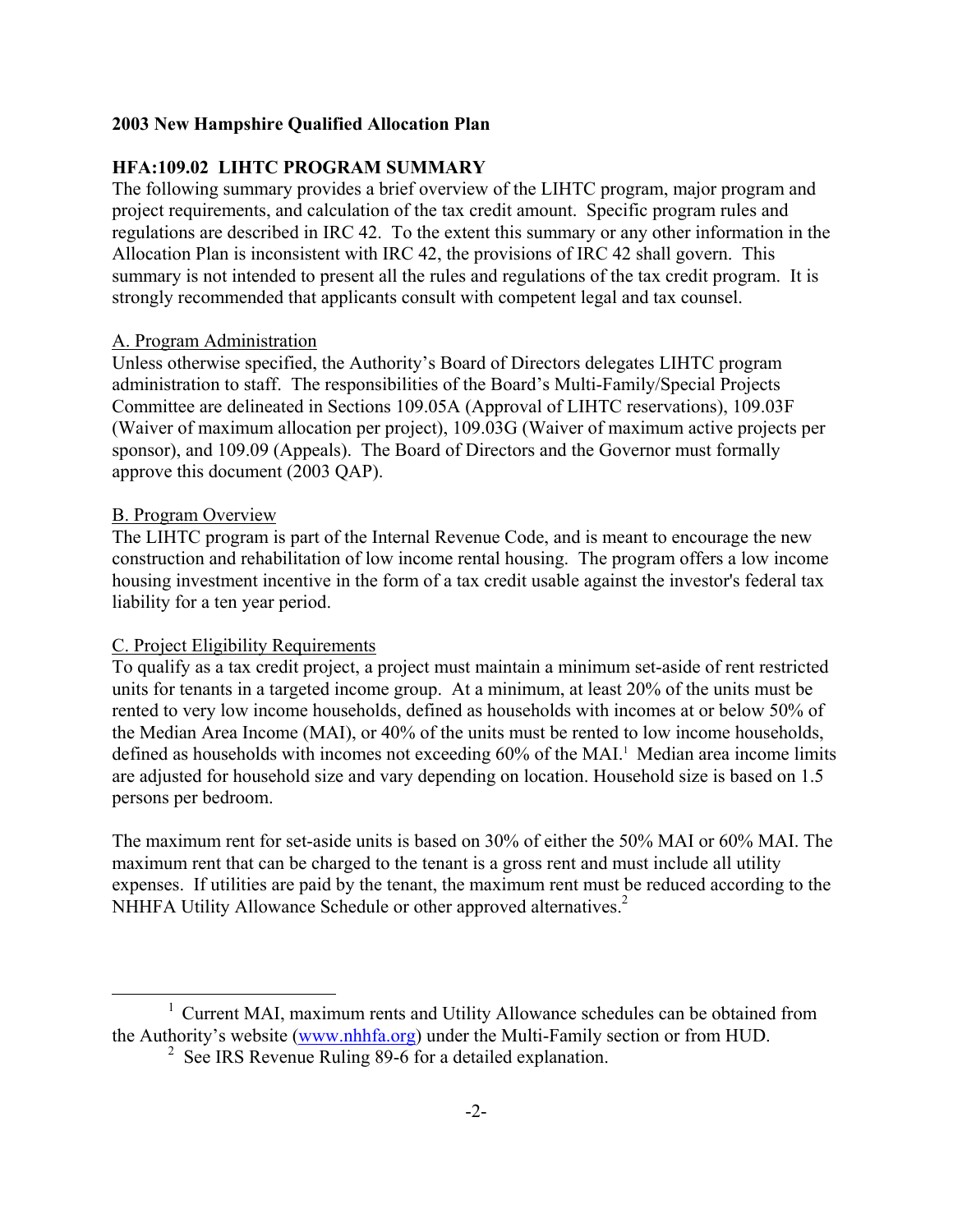Other eligibility standards require that the project is a residential property available for rent on a continuous basis to members of the general public, and is not intended for transient occupancy. The project must also comply with the Fair Housing Act (42 USC §3601 et seq).

#### D. Calculation of Tax Credit Dollar Amount

The maximum amount of tax credits available to a project is the product of the appropriate tax credit percentage (credit rate) and the qualified basis of the project. Qualified basis is the product of certain eligible costs (eligible basis) and the low income portion of the project (applicable fraction). Certain development costs are not included in the project's eligible basis. Land costs, permanent financing costs, syndication costs, and reserves are examples of costs not included in eligible basis.

The maximum credit rate is determined by the Internal Revenue Service (IRS) for the month in which the project is placed in service or, if elected by the developer, the month in which an irrevocable election to lock in the credit rate is made (see HFA:109.05 F). The Authority also reserves the right to adjust the tax credit rate below the maximum allowed at its sole discretion. The credit rate may vary, but will be approximately as follows:

\* 4% of the qualified basis for the cost of acquisition of existing buildings (provided that rehabilitation costs equal the greater of an average of \$3,000 per unit or 10% of the depreciable basis of the building).

\* 4% of the qualified basis for the cost of construction of a new building or rehabilitation of an existing building financed with federal subsidies.

\* 9% of the qualified basis for the cost of construction of a new building or rehabilitation of an existing building financed without federal subsidies.

Projects located in a U.S. Department of Housing and Urban Development (HUD) designated Difficult Development Area ("DDA") or Qualified Census Tract ("QCT") may be eligible for additional tax credits. The additional tax credits are calculated by increasing the eligible basis for the new construction or substantial rehabilitation portion of the project by up to 30%, at the discretion of the Authority. Please see the attached list of current DDA's and QCT's in Appendix B.

The calculation of tax credits according to this section of the Allocation Plan represents the maximum amount of tax credits available to a project. The actual tax credit amount allocated to a selected project will be limited to the amount necessary for the financial feasibility of the project as determined by the Authority.

The Authority does not represent at any time that a particular project is feasible, or that there is no risk to the applicant who is undertaking the project. Please refer to IRC 42 or consult a tax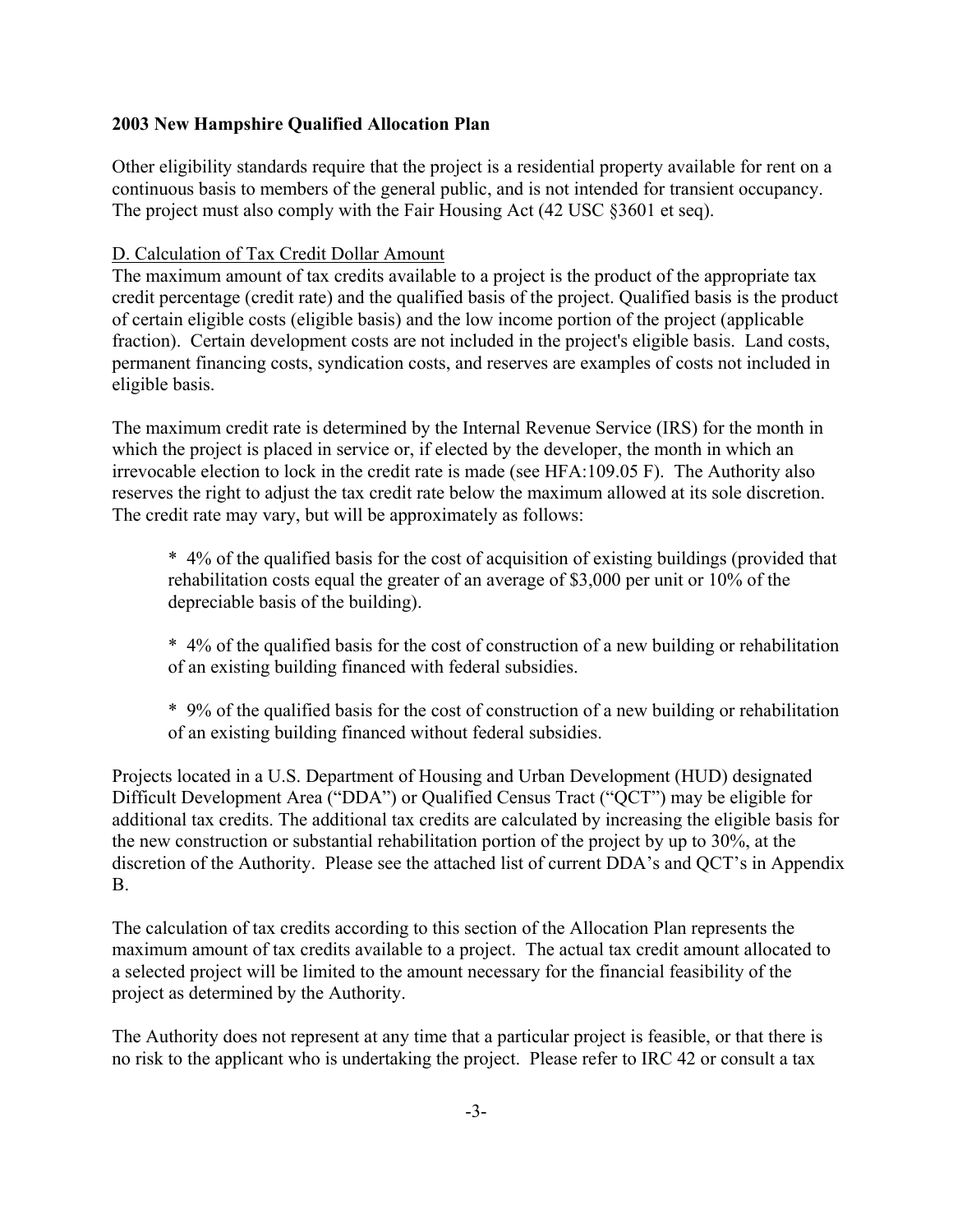specialist for more detail on the extensive requirements and restrictions associated with use of the tax credits.

## **HFA:109.03 STATUTORY ALLOCATION REQUIREMENTS**

The state is awarded a limited amount of tax credits per year, based on a formula of \$1.75 per capita, referred to as the annual tax credit ceiling.[3](#page-9-0) The annual tax credit ceiling for the state of New Hampshire is approximately \$2, 200,000. Additional tax credits may be available from prior years if unused tax credits are carried forward, or if previously allocated tax credits are returned or rescinded. If the state uses all of the annual tax credits and tax credits from prior years by the end of the calendar year, the state qualifies to apply for tax credits from the National Pool. Tax credits from the annual tax credit ceiling, credits returned or carried forward from a previous year, and tax credits awarded from the National Pool comprise the total amount of tax credit available for the year.

#### Allocation Plan Requirements

i.

Each state Allocation Plan must meet certain minimal requirements. The selection criteria must include:

- project location
- housing needs characteristics
- project characteristics, including whether the project involves the use of existing housing as part of a community revitalization plan
- projects intended for eventual tenant ownership;
- tenant populations with special housing needs
- sponsor characteristics;
- tenant populations of individuals with children
- public housing waiting lists

States must give preference among selected projects to:

- those serving the lowest income tenants,
- to those serving qualified tenants for the longest period,
- to projects located in Qualified Census Tracts, the development of which contributes to a concerted community revitalization plan .

States may include such other criteria as they deem appropriate, and except for the specified preference items, there are no requirements as to the relative weight of the various factors.

Additional LIHTC responsibilities of the Authority include:

<span id="page-9-0"></span><sup>3</sup> This figure is adjusted annually for inflation, in accordance with the Consumer Price Index.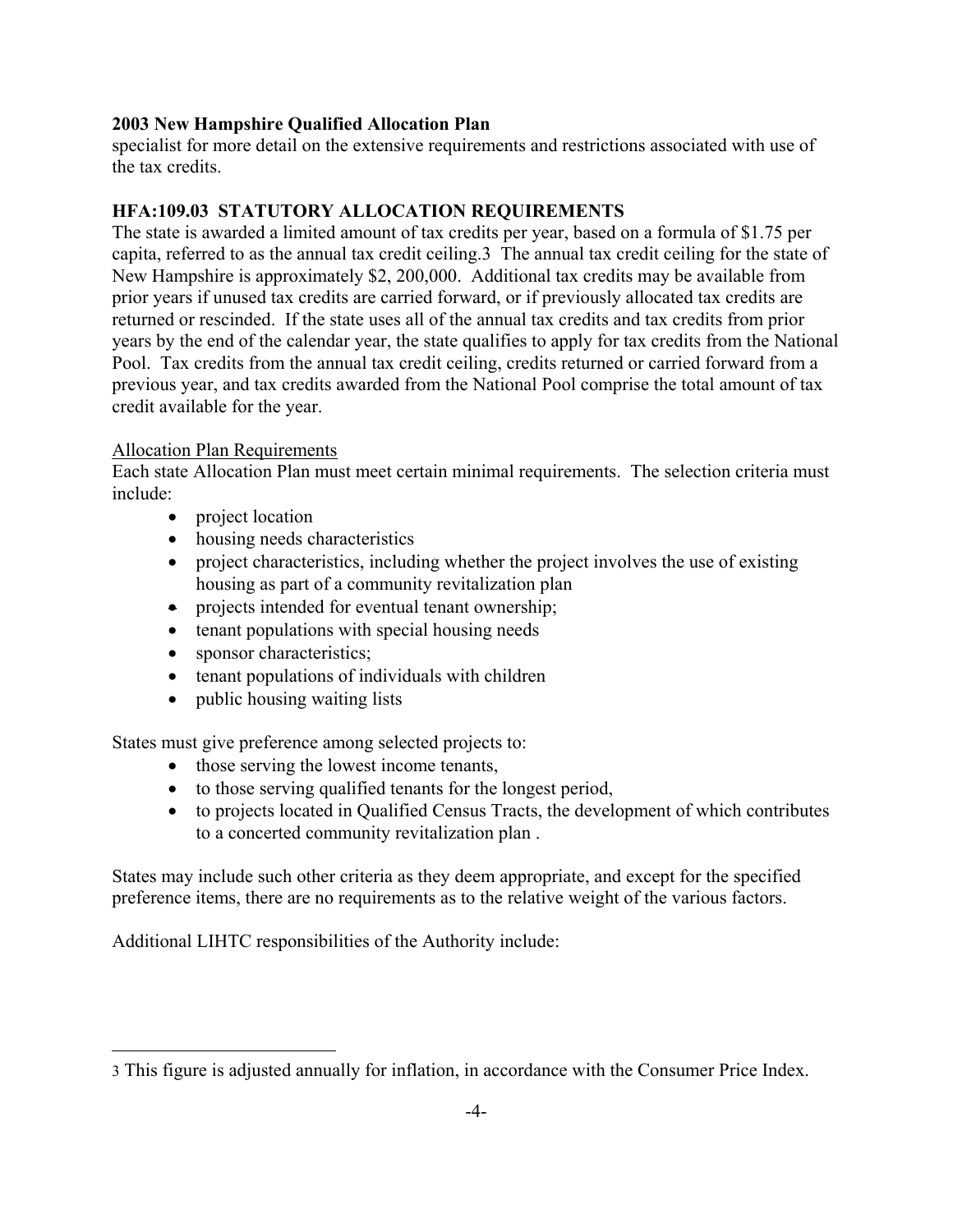- Assurance that the amount of tax credits allocated does not exceed the amount "necessary" for the financial feasibility of the project and its viability as a qualified low income housing project throughout the credit period."<sup>4</sup>
- Evaluation of all projects for consistency with the Allocation Plan and for credit need, including projects using tax exempt bond financing.
- There must be an agreement to "an extended low income housing commitment" for every project. This agreement must be recorded as a restrictive covenant binding on all successor owners, and must allow low income individuals the right to enforce the commitment in state court.<sup>[5](#page-10-1)</sup>
- Monitoring of compliance with the provisions of Section 42 and notifying the Internal Revenue Service of any noncompliance.

### **109:04 APPLICATION DEADLINES**

The Authority's schedule for annual tax credit reservations is as follows:

| <b>ROUND</b> |               | APPLICATION DEADLINE CREDIT ALLOCATED                                                                |
|--------------|---------------|------------------------------------------------------------------------------------------------------|
|              | February 14th | Up to $66\%$ of the annual allocation. No senior<br>project applications accepted (see HFA:109.04C). |
| 2            | July 11th     | All remaining allocation, plus unused, returned, and<br>National Pool credits                        |

The Authority reserves the right to allocate more than 66% in the first round in order to fully fund a project reservation which has scored sufficiently to receive a portion of the credit amount needed for feasibility, but would otherwise have to wait until the  $2<sup>nd</sup>$  round for a complete reservation. The Authority also reserves the right to re-allocate credits between rounds (based on the existing project scoring from the previous application round), if a project from the previous round withdraws or otherwise is rejected. The Authority may consider making a reservation of tax credits for an application received after the Round 2 deadline provided there are tax credits available and there are no otherwise eligible and/or appropriately sized projects remaining from that round. See HFA:109.06B.

The Authority may at its discretion elect to reserve less tax credits than are otherwise available in any given application round. See HFA:109.06B.

j.

<span id="page-10-0"></span> $4$  IRC 42

<span id="page-10-1"></span><sup>&</sup>lt;sup>5</sup> See also HFA:109.05M - Extended Use Agreement, and HFA: 109.11- Land Use Restriction Agreement.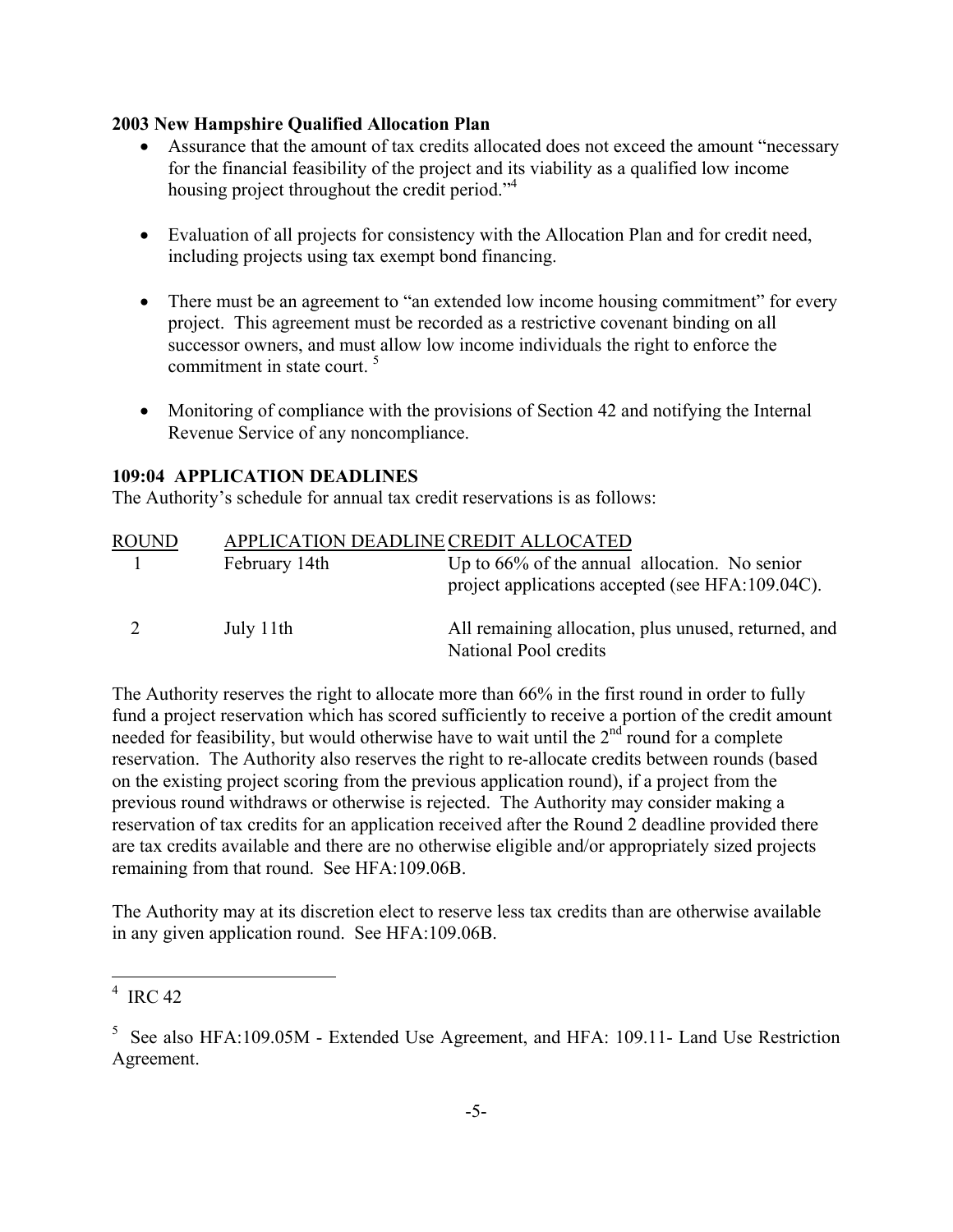### **2003 New Hampshire Qualified Allocation Plan HFA:109.05 PROGRAM POLICIES AND FEES**  A. Non-Profit Set-Aside

The Authority shall set aside 10% of the State's annual tax credit allocation for qualified nonprofit organizations that own an interest in a project and materially participate in the

development and management of the project throughout the compliance period in accordance with IRC 42 (h) $(5)(B)$ . In order to qualify for the non-profit set-aside, the organization must provide sufficient documentation to verify its status as a qualified non-profit organization in accordance with the requirements of IRC 42 (h)(5)(C). Non-profits may also compete for all other tax credits.

## B. Supplemental Set-Aside

The Authority shall set aside \$100,000 of the State's annual tax credit allocation for projects returning for supplemental credits after having received a carryover allocation in an earlier year. Allocations made under this set-aside can be up to \$25,000 for any one project, and shall be made outside of the competitive process and funding rounds. Requests for more than \$20,000 shall be handled through the competitive rounds and process. Supplemental allocations must meet the General Threshold Criteria (HFA 109.07B). Requests under this set-aside will be granted at the sole discretion of the Authority staff only for projects which:

- 1) have incurred or face substantial unforeseen cost increases;
- 2) would reduce their level of other Authority subsidy funding or financing;
- 3) would improve their financial feasibility but still be consistent with the Authority's underwriting and/or subsidy layering review process.

This set aside will be terminated on the date of the last allocation round, and any remaining funds included in that open pool for allocation under the regular rules and procedures. See HFA 109:06 for further information.

## C. Round 1 Prohibition of Senior Project Approvals

No predominantly senior projects will be scored or approved for tax credit reservations in the first round. Any such application will automatically be deferred to the second round. Senior projects will be accepted and scored according to the QAP scoring criteria in the second round, and thereafter to the extent that credits are available.

## D. Application Fees

The LIHTC application fee is 7% of the final allocation amount for for-profit applicants, and 5% for non-profit applicants, paid in accordance with the schedule below. There is also a compliance monitoring fee of \$500 per LIHTC unit, which must be paid prior to issuance of the IRS Form 8609 (see HFA:109.15).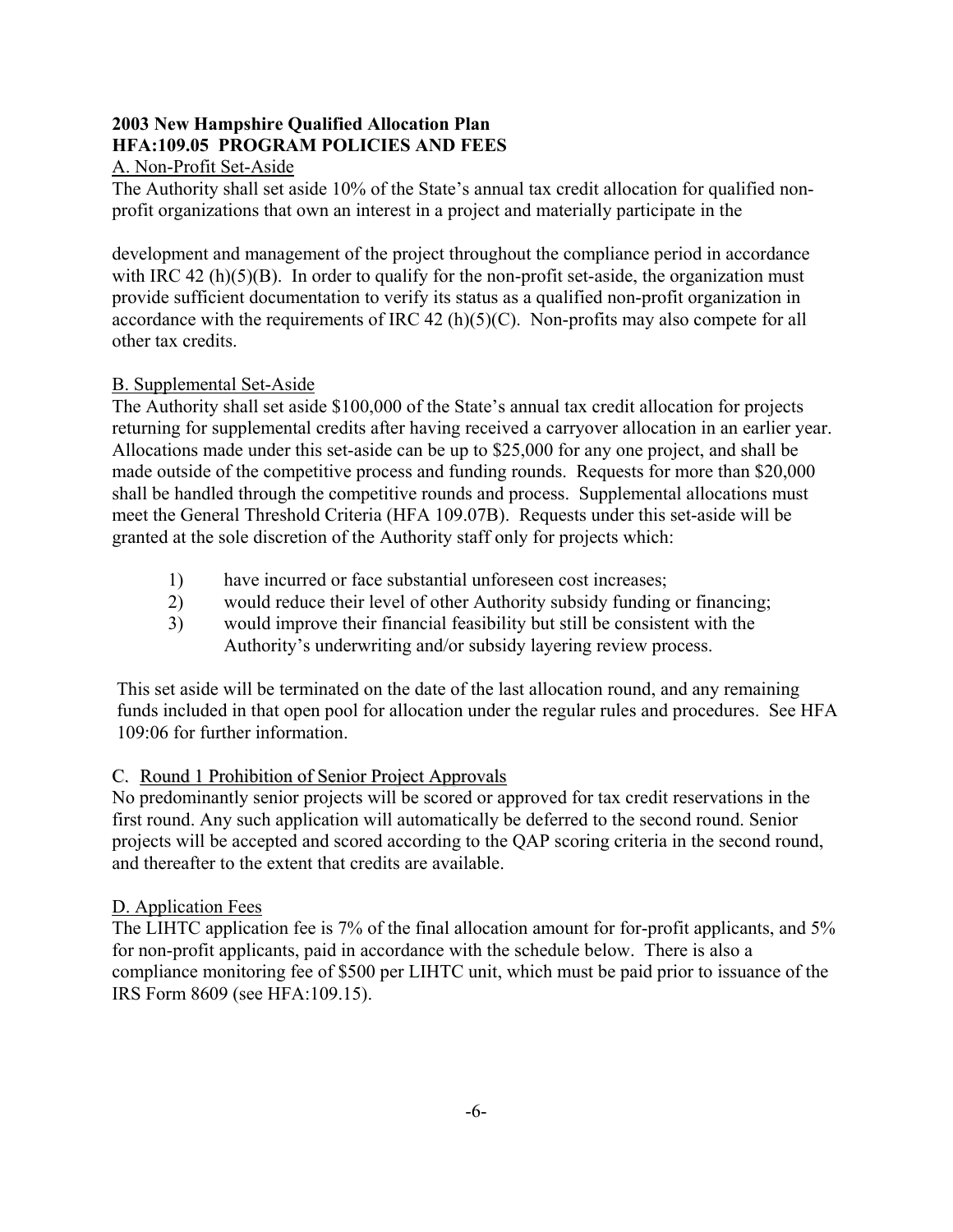- Application for Reservation: 1% of the annual tax credit request or \$500, whichever is greater, due with submission of Application Threshold Requirements.
- Commitment Phase: 2% of the annual tax credit reserved, due with submission of Commitment Phase Requirements.
- Application for Final Allocation: 4% (for-profits) or 2% (non-profits) of the annual tax credit, due with the request for Final Allocation - IRS Form 8609 (plus the compliance monitoring fee - see HFA:109.15).

Applications will not be processed without the required fees. At the discretion of the Authority, non-profit applicants may be allowed to pay fees at loan closing with the exception of the application fee for Reservation. This must be requested in writing, accompanied by the organization's most recent financial statement.

The initial application fees may be refunded, less \$500, if a project is withdrawn or otherwise fails to secure a reservation for the round in which an Application is submitted. No fees are refundable after a reservation has been approved. Refunds must be requested in writing within 30 days of notification from the Authority. Unsuccessful applicants wishing to apply in future rounds within the same year must submit a non-refundable re-application fee of \$100 for that new round by the appropriate round application deadline.

E. Authority Review of Design, Bidding and Construction Standards

All projects receiving LIHTC allocations (including tax exempt bond projects with "out of cap" allocations) must comply with the Authority's Design and Construction Standards. There is one exception relating to bidding practices, described below. A complete copy of the Design and Construction Standards can be obtained from the Authority, or viewed at the Authority's website <www.nhhfa.org> under the Multi-Family section. Generally speaking, projects will need to:

\* Meet the Authority's specific design requirements, including overall site approval; complete lead paint abatement for renovation projects and completion of a Phase I environmental review (and resolution of any issues raised by the review);

\* Meet standard national and state building code requirements, including the federal Section 8 Housing Quality Standards (CFR 982.401) and compliance with federal Fair Housing Act and Section 504 Accessibility requirements; minimum insulation standards; etc.;

\* Have Authority review and approval of architect and engineer stamped plans and specifications prior to bidding;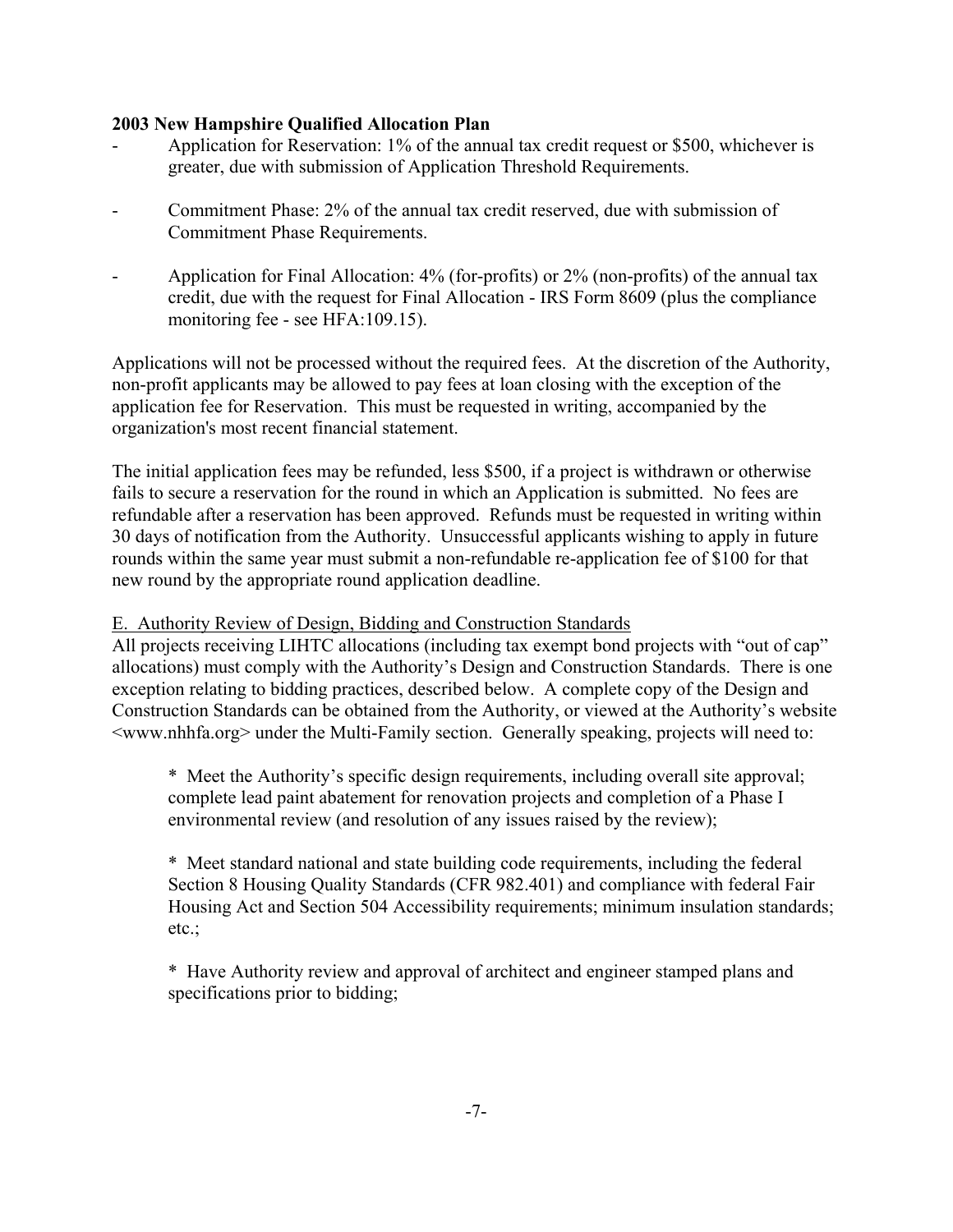\* Have Authority approval of the construction contract and schedule of values prior to signing;

- \* Have Authority approval of all change orders prior to implementation;
- \* Permit the Authority to observe all work in progress.

The Design and Construction Standards mandate use of a sealed selective (or public) bidding process, with a public bid opening, and contractors with an identity of interest are not allowed to participate in the bidding. These two items will not be required of LIHTC projects, assuming no other Authority financing. Thus sponsors are free to use any reasonable method for selection of contractors and establishment of the contract price.

## F. Maximum Tax Credit Restrictions

<span id="page-13-0"></span>j.

The maximum amount of tax credits that any single project may receive is \$700,000 of the annual allocation.<sup>6</sup> This limit will apply even over multiple years. The limit may be waived at the sole discretion of the Authority's Multi-Family/Special Projects Committee when a large project is phased over multiple years.

However, any project requesting more than \$400,000 in credit must have total development costs at least 10% below the Authority's per unit cost limits (HFA:109:05H).

The maximum amount of "in-cap" tax credits that any one applicant (as one of the general partners or as a development agent) can secure in any single calendar year for all projects is \$700,000 of the annual State allocation.

Under special circumstances, either (or both) of these two limits may be waived at the discretion of the Authority's Multi-Family/Special Projects Committee. Examples of "special circumstances" may include, but are not limited to, any or all of the following:

\* large cost overruns that could not have been foreseen by the developer, but which still leave the project with reasonable construction and total development costs;

\* projects which address, with a high degree of impact, the provision of affordable housing (and possibly related services) in that community;

\* the availability of credit near the end of the year, with minimal impact on other eligible applicants.

 $6$  "Out-of-cap" tax exempt bond financed project allocations for both projects and applicants are not limited, and such projects are not included toward these limits.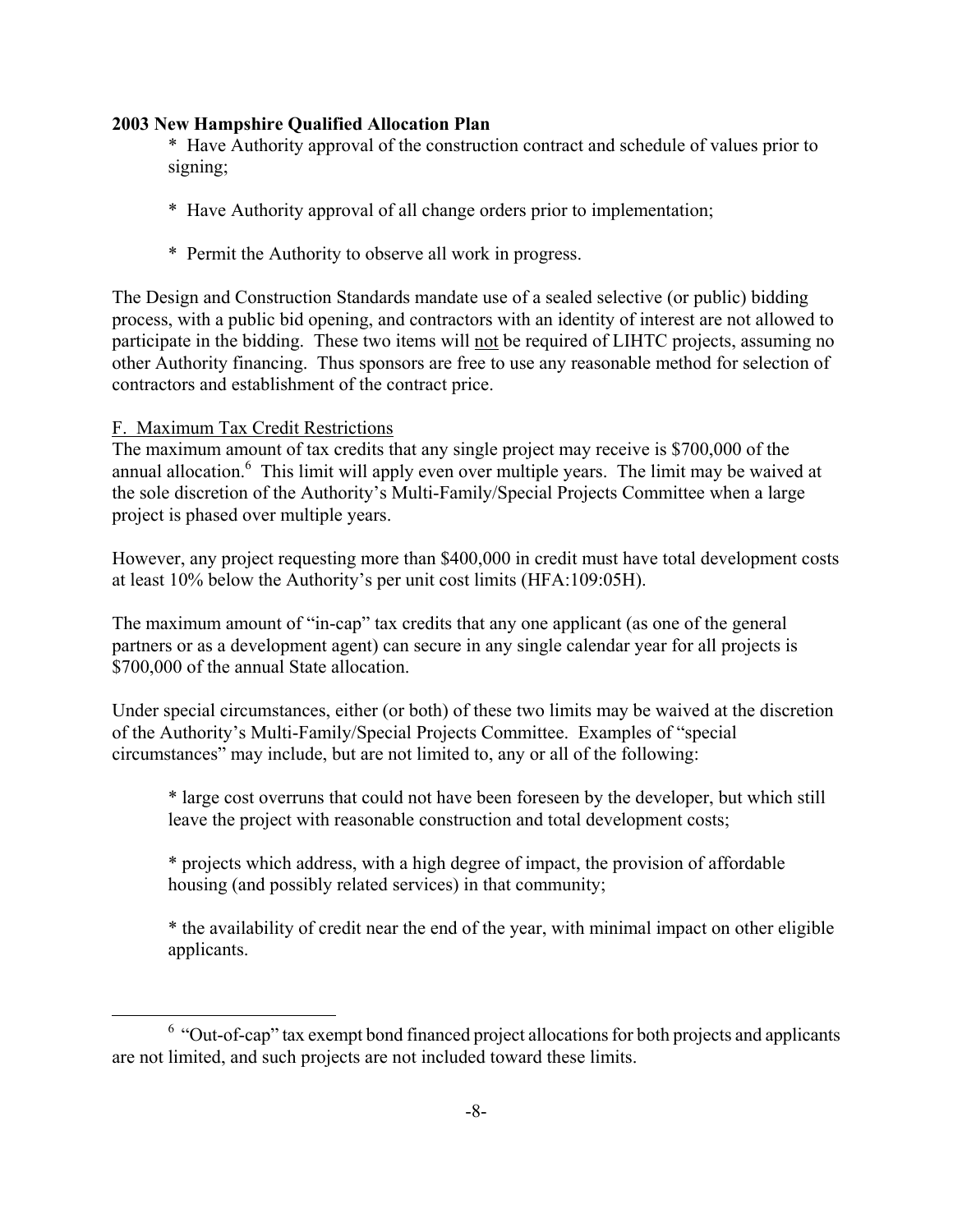#### G. Maximum Number of Applications and Projects

The Authority will not accept a new application if an applicant (or any one of the general partners or development agents) has:

\* three or more New Hampshire LIHTC projects that have not yet been completed (i.e., IRS Form 8609's issued), including "out-of-cap" tax exempt bond financed projects; or

\* two approved project reservations in the same calendar year as the proposed new application.

Exceptions are allowed if it is a supplemental application for a previously approved project, or if it is an application for Phase Two (or subsequent) of a previously approved project.

Under special circumstances, either of these two restrictions can be waived by the Authority's Multi-Family/Special Projects Committee. See HFA:109.03F above for a definition of "special circumstances."

#### H. Per Unit Cost Standards

Project applications will be carefully evaluated for cost reasonableness. The applicant shall submit professionally prepared cost estimates with the Initial Application, and proposals or bids with the Commitment Phase Requirements, or earlier upon request by the Authority. Project applications which indicate unreasonably high total development costs, or have unreasonably high specific costs may be rejected at the application stage at the sole discretion of the Authority. This is considered an important threshold issue (see HFA:109.07B).

The Authority will review costs in relation to comparable recent projects in New Hampshire and New England, and in relation to the HUD 221(d)(3) limits, which are published annually in January. The Authority may also limit any particular development costs which are considered unreasonable, such as acquisition, developer fee, syndication expenses and construction costs.

The Authority's per unit housing development cost limitations are as follows:

| 0 Bedroom | \$121,000 |
|-----------|-----------|
| 1 Bedroom | \$129,000 |
| 2 Bedroom | \$137,000 |
| 3 Bedroom | \$145,000 |
| 4 Bedroom | \$153,000 |

For projects with various bedroom sizes, the appropriate limit will be determined based on a weighted average.

The per unit amounts represent the maximum amount of Authority resources plus any first mortgage funds from sources such as a private bank, the Rural Development agency, or other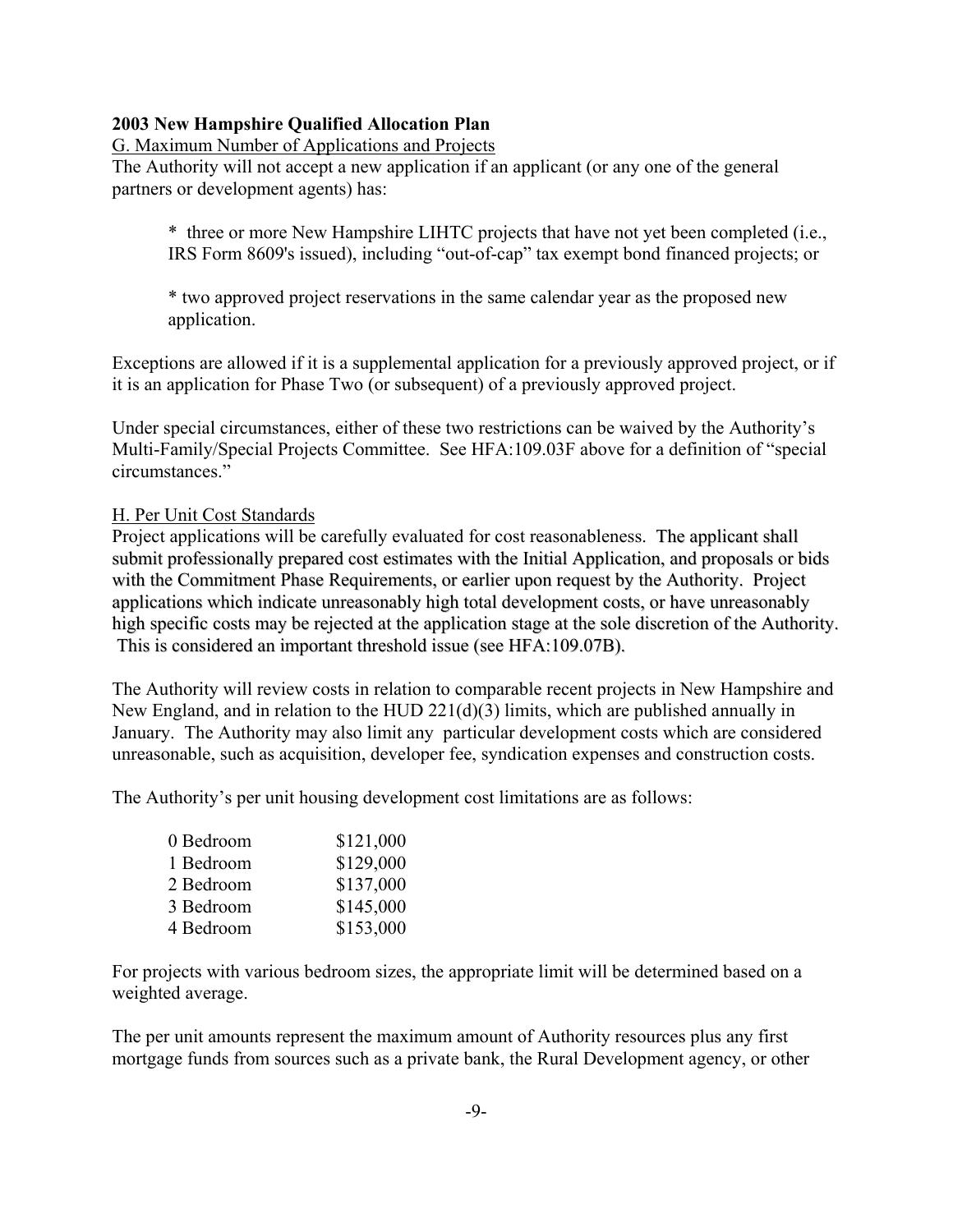government source that will be allowed. Authority resources include all amortizing and nonamortizing funds from the Authority as well as the equity amount generated from the sale of Low Income Housing Tax Credits.

Projects may have higher per unit costs than those recognized by the Authority provided they are funded by non-Authority sources. Exceptions on the limits of Authority resources may be considered at the sole discretion of the Authority, and only after construction has started, for unusual circumstances or for unforeseen cost increases during the development process.

### I. Contractor Overhead and Profit

The following limits on general contractor overhead, profit, and general requirements shall apply to all projects:

- \* Profit: 6 percent of construction costs
- \* Overhead: 2 percent of construction costs
- \* General Requirements: 6 percent of construction costs

The construction contract must specify the costs for these line items (e.g. in the schedule of values). For purposes of calculating these limits, construction costs shall exclude contractor overhead, profit, and general requirements.

Additional proposals may be required should the Authority consider the general contractor cost or any subcontractor costs excessive. For projects in which there is an identity of interest between the developer and the contractor, the Authority will evaluate and may reduce the total profit to the developer/contractor. In cases where there is an advertised public or selective contractor bid and the Authority monitors the bidding process, these limits shall be considered to have been implicitly met.

## J. Developer Fee

The maximum developer fee allowed is generally calculated in accordance with the Authority's Developer Fee Schedule (A).

The developer fee is not a guaranteed or automatic budgetary figure, and must be approved by the Authority within the context of each project. The fee calculation may be adjusted downward at the sole discretion of the Authority for reasons relating to:

- project complexity
- scope of developer activity
- peculiarities of the financing (e.g., reserves being acquired)
- project costs that only partially relate to the specific project (e.g., utility line extensions which benefit multiple parties, or service related assets).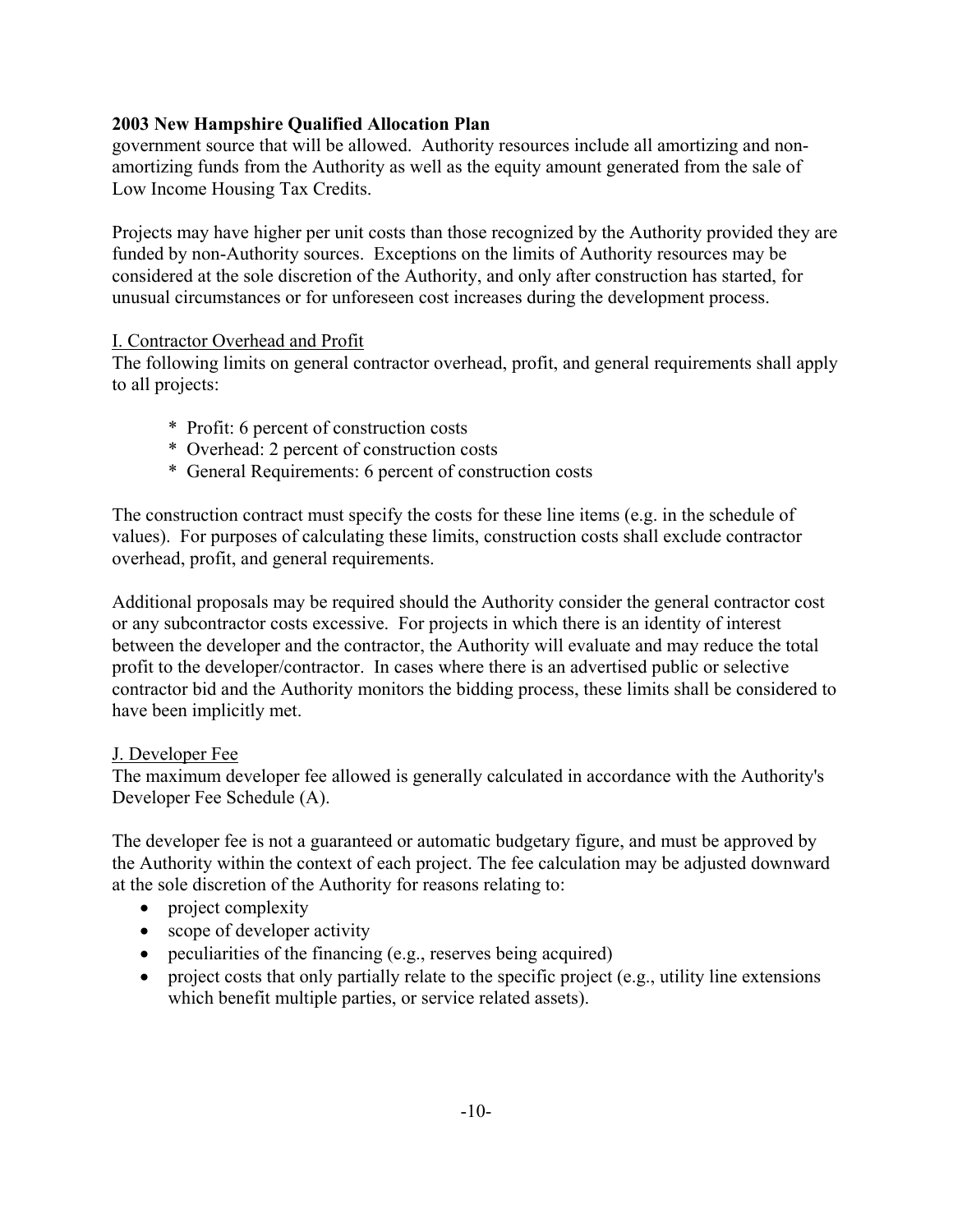The fee will be strictly limited, with any violations of the developer certification of development cost forwarded to the IRS using IRS form 8823. For purposes of calculating the maximum developer fee allowed, the Authority does not distinguish between the developer fee and fees for consultants doing those tasks typically done by a developer, regardless of whether the applicant is a for-profit or non-profit entity. "Consultant fees" counted as developer fee do not include professional fees such as architectural, engineering, or appraisal fees.

### K. Authority Evaluation and Underwriting Standards

Project applications will be evaluated using the Authority's Underwriting Standards for Multi-Family Finance, and all applications must meet the minimum standards for debt coverage ratio, income and expense trending, operating and replacement reserves etc. A copy of these standards can be obtained from the Authority, or viewed at the Authority's website <nhhfa.org> under the Multi-Family section. Applications not meeting the underwriting standards may be rejected at the sole discretion of the Authority.

### L. Professional Reports: Appraisal, Phase I, Market Study

L,

Professional studies, if required by the Authority, must be completed by the Commitment phase of the Allocation process (see HFA:109.08A). Certain incentive points are given in the competitive scoring process if various reports are completed at the time of initial application (see HFA:109.07C8.). Appraisals and market studies may be waived at the discretion of the Authority. If required by the Authority, particularly due to a request for other Authority financing, appraisals and market studies must be contracted by the Authority directly. Contractors for appraisals and market studies are chosen through a selective bid to pre-qualified contractors. The Authority will request payment from the Applicant prior to the bid being awarded.

1. **Appraisal**: Acquisitions costs which exceed the appraised value are generally not acceptable except under extenuating circumstances, which must be stated in writing as part of the application process. The appraiser must be licensed as aNew HampshireCertified General Appraiser.

2. **Phase I Environmental Report**: A satisfactory Phase I environmental report is a requirement for the allocation of tax credits. The report must meet ASTM Standard E 1527-97 for Environmental Site Assessments. Older buildings planned for renovation should have asbestos and lead testing completed and buildings planned for demolition should have suspect materials tested for asbestos. Issues raised by the Phase I report should be resolved to the extent possible (e.g. further testing of suspect materials). Phase I reports can be contracted directly by the sponsor in all cases.<sup>7</sup>

<span id="page-16-0"></span><sup>7</sup> Projects applying for Authority financing may need to comply with HUD environmental protocols, so please check with your development officer before proceeding with the Phase I.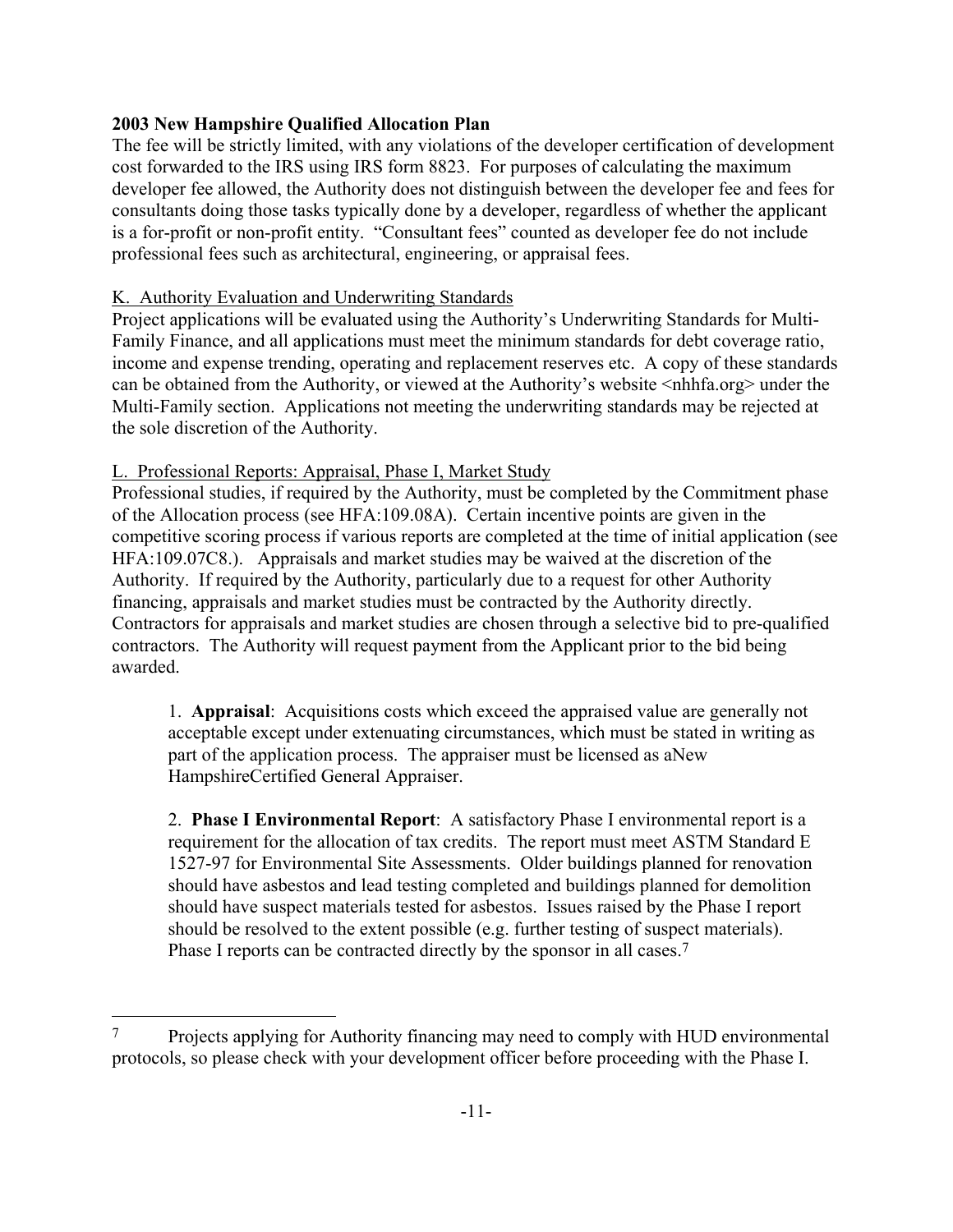**3. Market Study**: As required by statute, a market study of the housing needs of low income individuals in the area served must be completed by a third party professional, approved by the Authority, and done at the expense of the developer. Exceptions may be allowed in situations where relevant market studies were recently completed.

### M. Extended Use Agreement

<span id="page-17-0"></span>i.

IRC Section 42 [Sec. 42(h)(6)D] provides a requirement for an Extended Use period of at least 15 years beyond the initial 15 year compliance period. Section 42 (h)(6)(E)(II) provides an exception:

...if the housing credit agency is unable to present during such period a qualified contract for the acquisition of the low income portion of the building by any person who will continue to operate such portion as a qualified low income building. Subclause (II) shall not apply to the extent more stringent requirements are provided in the agreement or in State law.

All projects receiving an allocation of Low Income Housing Tax Credits shall be bound to a minimum 30 year low income compliance period. Project sponsors will not be allowed to request that the Authority find a buyer to acquire the low income portion of the development until 30 years from the placed in service date, and thus the LIHTC income and rent restrictions will not be allowed to terminate at the end of the  $14<sup>th</sup>$  year for any reason.

The Owner may not sell or transfer the Project during the 30 year low income compliance period without the prior written consent of the Authority, which consent approves the proposed buyer and the terms of any proposed sale, and which consent shall not be unreasonably withheld provided the Owner and proposed transferee satisfy the conditions set forth herein.<sup>[8](#page-17-0)</sup> The Authority's interest in reviewing the proposed buyer and the terms of any proposed sale of a tax credit property (including the non-LIHTC units) is in maintaining and not jeopardizing the affordability, condition of housing and quality of management of the low income units during the 30 year period. The Authority must be satisfied in all respects that the proposed new owner can effectively manage and operate the project as quality affordable housing for the remainder of the 30 year low income compliance period.

Further the Authority must approve the proposed buyer and the terms of any proposed sale of a tax credit property (including the non-LIHTC units), so that the affordability, condition of housing and quality of management of the low income units will be maintained and not jeopardized during the 30 year period. The Authority shall be under no obligation to approve any transaction, except for ownership transfers by a partnership which has entered into a Right of First Refusal with a non-profit corporation (or its subsidiary) that was a general partner at the

 $8$ Any sale or transfer of the Project by foreclosure or by transfer of title by deed in lieu of foreclosure is exempt from Authority review as per Section 42.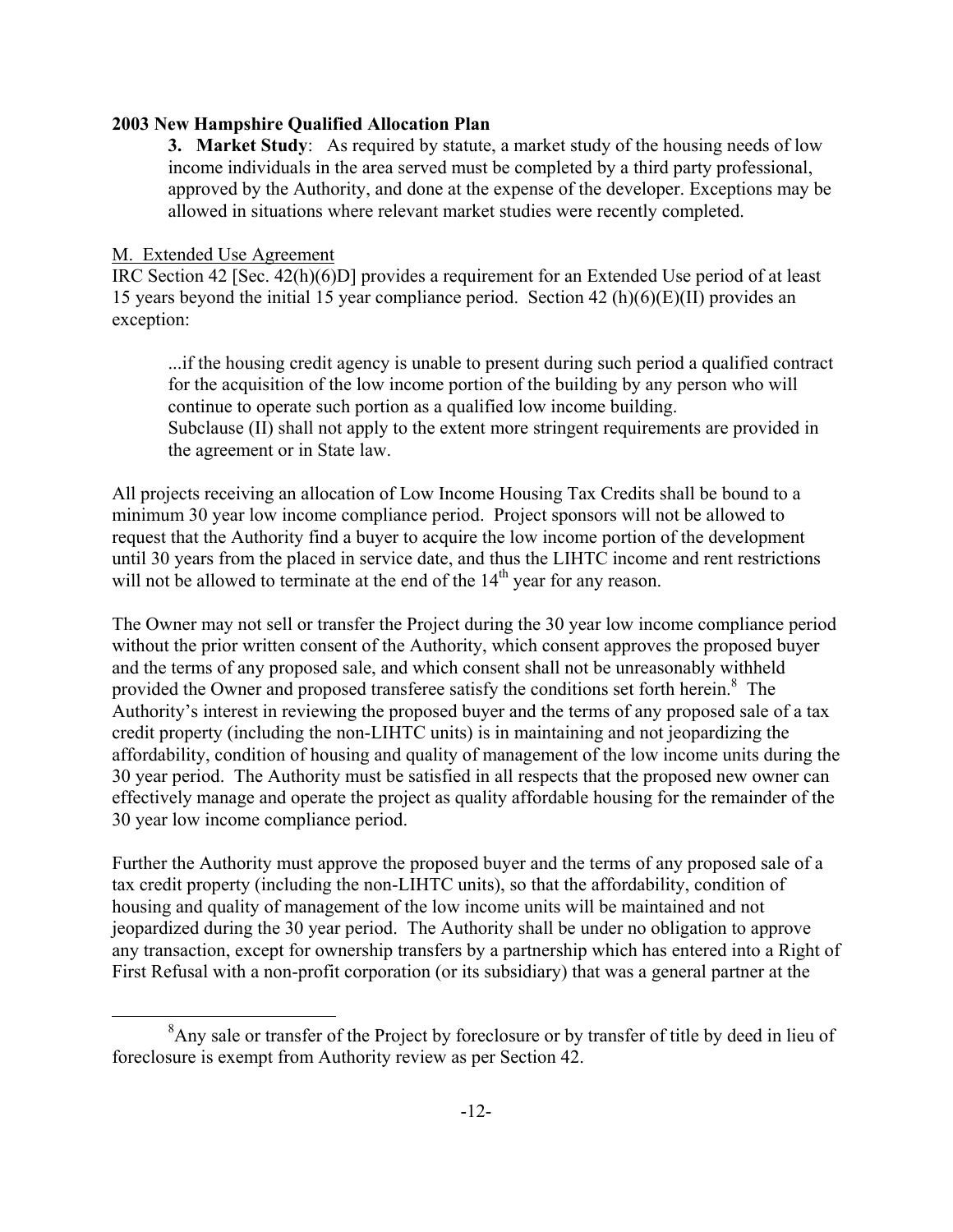time of the original allocation. No proposed "Qualified Contract" [as defined by IRC  $42(h)(6)(F)$  transaction will be approved if the purchase terms of such a transaction exceed the acquisition price formula cited as a minimum at IRC 42(h)(6)(F). Similarly, "Right of First Refusal" [see IRC 42(i)(7)(A)] acquisition prices cannot exceed the price cited as a minimum at IRC  $42(i)(7)$ )B).

In addition, at the end of the 30 year compliance period, property owners (other than entities which already meet the definition of "qualified buyers" set forth below) must offer the property for sale to a qualified buyer who will commit to maintain the LIHTC income and rent restrictions in perpetuity, at a purchase price which does not exceed the acquisition price formula (cited as a minimum) at IRC  $42(h)(6)(F)$ . A "qualified buyer" is a nonprofit housing corporation or limited equity cooperative approved by the Authority which has adequate expertise and housing management capacity. The offer period would start at the end of Year 29 with official written notice to the Authority of intent to sell. If after one year no qualified buyer is found, then the Owner is free to discontinue the LIHTC income and rent restrictions and/or to sell the property without restriction.

If the applicant chooses to commit to a longer compliance period (see scoring – HFA:109.07C.10), every reference to the 30 year period above will be revised to be a 40 year period in the LURA.

### N. Tenant Anti-Displacement and Relocation Policy

Permanent displacement of tenants is strongly discouraged. The Authority reserves the right to reject any applications that fail to minimize permanent displacement of tenants. Any proposed temporary and permanent relocation of tenants should generally meet standards equivalent to the federal Uniform Relocation Act[.9](#page-18-0)

## O. Reference and Federal Tax Information Authorization

j.

IRS Federal Revenue Ruling 9-98 established a process for the Authority to check the LIHTC related background of tax credit applicants. Data available to the Authority from the IRS includes a review of the Business Master File, revenue agent reports and other sources of account data. The Authority needs to sign a Memorandum of Understanding with the Internal Revenue Service in order to begin implementing this policy, and has not yet done so at this time. Applicants may be required to submit IRS Form 8821 with their tax credit applications, including separate forms for all general partners[.10](#page-18-1) 

Developers new to New Hampshire may be required to provide reference authorization so that references can be checked with lenders and housing officials in other states.

<span id="page-18-0"></span><sup>9</sup> LIHTC projects are not covered by the federal URA unless other funding is involved in the project such as CDBG or HOME.

<span id="page-18-1"></span><sup>10</sup> IRS documents can be secured on the internet at [www.ustreas.gov/prod/forms\\_](http://www.ustreas.gov/prod/forms_pubs/index.html)  [pubs/index.html.](http://www.ustreas.gov/prod/forms_pubs/index.html)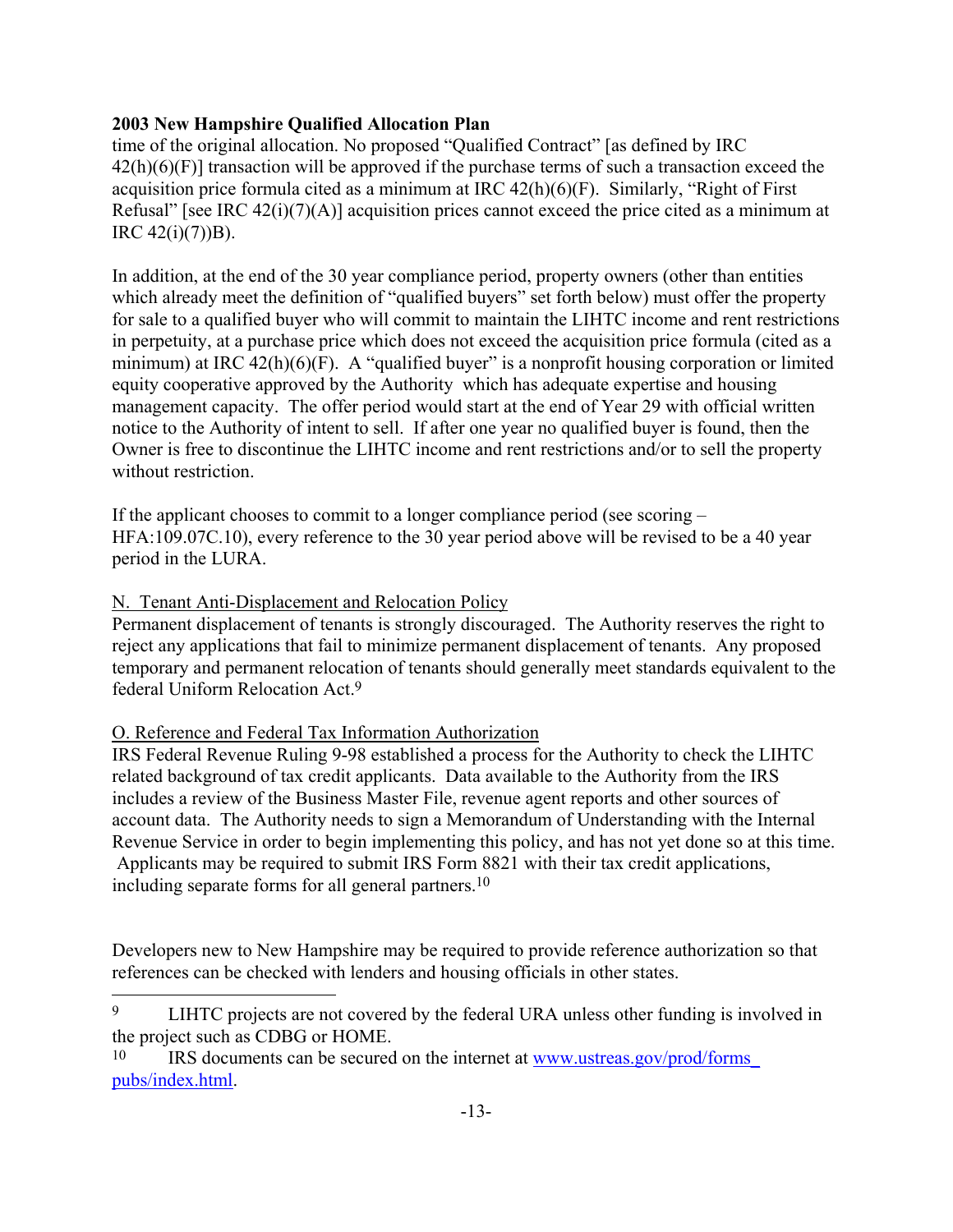## **HFA:109.06 APPLICATION PROCESSING - SELECTION AND RESERVATION**

There are three phases of application processing - the **Reservation Phase**, **Commitment Phase** and the **Allocation Phase**. All applications shall be made on the application form provided by the Authority.<sup>11</sup> All applications must be submitted by the appropriate deadline (See HFA:109.04). Applicants are encouraged to submit applications early and/or discuss preliminary proposals with LIHTC program staff in order to facilitate the development and tax credit process. Incomplete applications will be rejected without further processing, though minor variances may be waived at the discretion of the Authority. The Authority reserves the right to seek clarification of applications for purposes of establishing scoring.

### A. Supplemental Allocations

Reservations of projects applying for supplemental credits (after having received a carryover allocation in a previous year) may apply at any time in the year prior to the last round, and will be evaluated outside of the competitive scoring process. Reservations of supplemental credits can be approved by Authority staff without further Multi-Family/Special Projects Committee approval. See section HFA:109.05B for further information.

### B. Evaluation of Applications

j.

All applications are checked against the General Threshold Criteria (HFA:109.07) and checklist (Appendix C). Contacts may be made with local town officials, cited funding sources, management companies, equity investors, etc. Projects may be rejected at any time during the allocation process at the sole discretion of the Authority for failure to meet the General Threshold Criteria.

Upon satisfactory completion of the Application Threshold Requirements, the project will be scored and ranked in accordance with the Scoring Criteria described in HFA:109.04C of the Allocation Plan. Projects shall be recommended for a Reservation of tax credits based on the competitive scoring results. Projects must receive a minimum of 40 points to be eligible to receive a tax credit reservation.

In a situation where only partial credits are available for the next highest scoring project, the Authority will retain the right to bypass that project, and either give credits to other projects lower in the scoring ranking which can more reasonably use the remaining credit amount, or use the credits in a future round.

If a partial allocation is offered, the Authority must be convinced that a project can be appropriately phased or down-scaled, that the project's feasibility is not conditioned upon receipt of a future additional Reservation, and that the project can retain its Scoring Criteria ranking.

<span id="page-19-0"></span><sup>11</sup> Applicants are strongly encouraged to use the computer spreadsheet version of the application and submit a signed application page with the computer file. The application can be secured from the Authority's website [www.nhhfa.org](http://www.nhhfa.org/) under the Multifamily section. Applications can be e-mailed to  $mkoppelkam@nhhfa.org$ .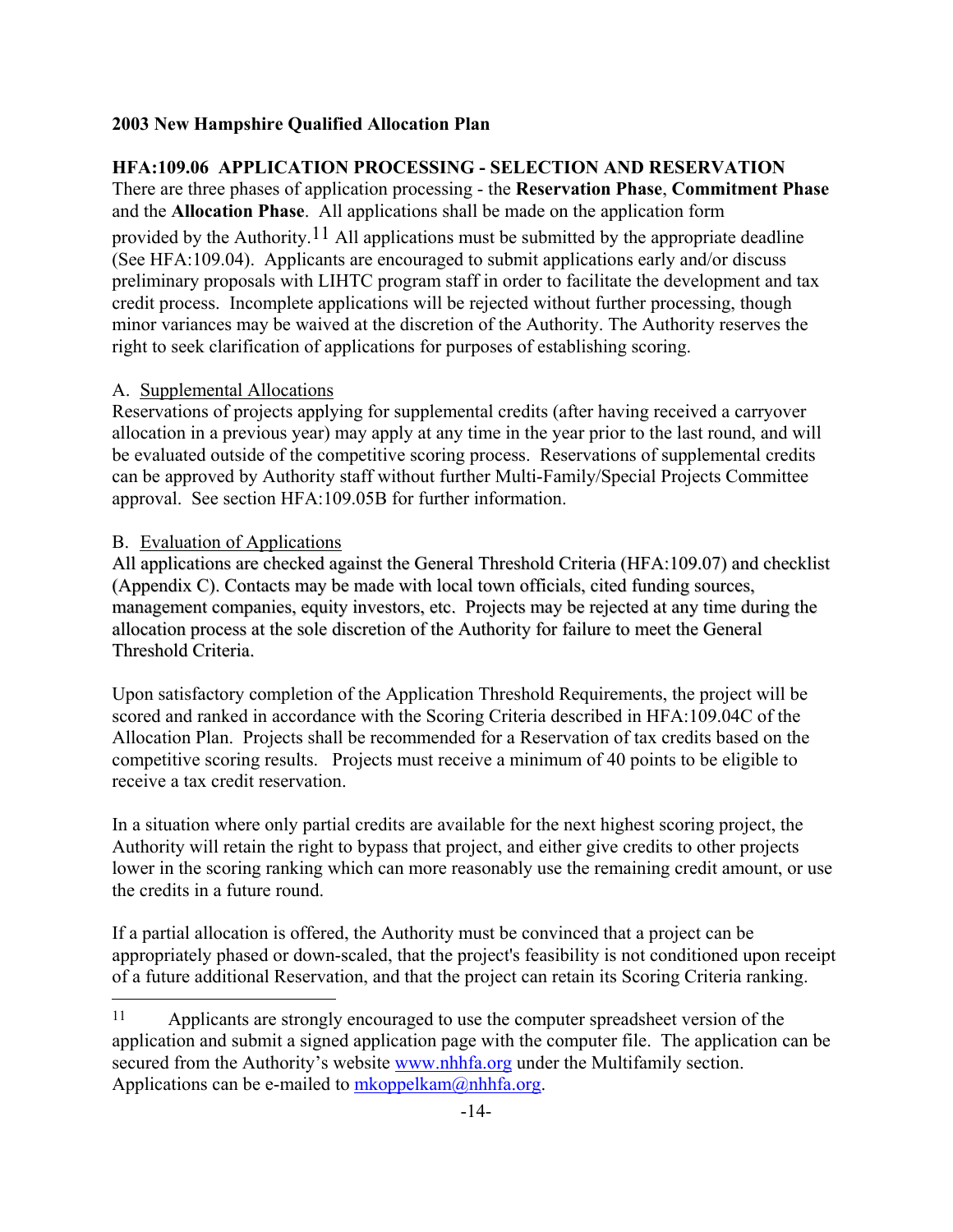The Applicant must demonstrate the ability to meet these criteria within 21 days of notification by the Authority. If the project fails to show it can work with the credits available, the Authority may proceed to reserve credits for lower scoring projects, or use the credits in a future round.

The Reservation of tax credits shall be awarded by the Authority's Multi-Family/Special Projects Committee (except for supplemental credits, as described above).

Applicants not receiving a Tax Credit Reservation will be considered rejected for that application round, but can be considered in subsequent rounds. These Applicants may be placed on a waiting list until the end of the calendar year in which the application was received. Applicants must submit a request to be placed on a waiting list and the appropriate fee (HFA:109.05D) within 30 days of notification that tax credits have not been awarded during that round, or the application will be considered withdrawn. Applicants on the waiting list will not receive any ranking priority and will compete equally with all other applicants in any subsequent rounds in that same calendar year. The Authority may require the Applicant to submit amendments to the application and the Applicant will be required to meet any changes in the IRC 42 or the Allocation Plan.

### C. Conversion to Out-of-Cap Project

In the interest of making the most efficient use of New Hampshire's housing related resources, the Authority reserves the right to remove a project from the competitive process, regardless of potential score, and convert the project to an "out of cap" bond financed project. This would be premised on project feasibility under a tax exempt bond financed scenario (construction and/or permanent), as determined by the Authority. However, once removed from the application round, the Authority cannot guarantee successful bond financing for the project.

D. Tiebreakers - In the case of a scoring tie between two or more projects where only a subset can be awarded a credit reservation, the tiebreakers shall be:

i. The project with the highest percentage of tax credit eligible family units, compared to total units.

- ii. If still tied, location in town with the lowest percentage of family units as reflected in the table shown as Appendix V (Location Points), e.g., location in Column A beats Column B, etc. For purposes of this tiebreaker, towns not shown shall be considered to be in Column C.
- iii. If still tied, the most efficient use of tax credits (i.e., lowest amount of tax credit dollars per rent restricted unit).

#### E. Determination of Credit Amount

The Authority performs a comprehensive financial analysis of the proposed project at three separate stages: the Reservation Phase, Application for Carryover Allocation, and Application for Final Allocation. Based on the Authority's analysis, the project will receive no more than the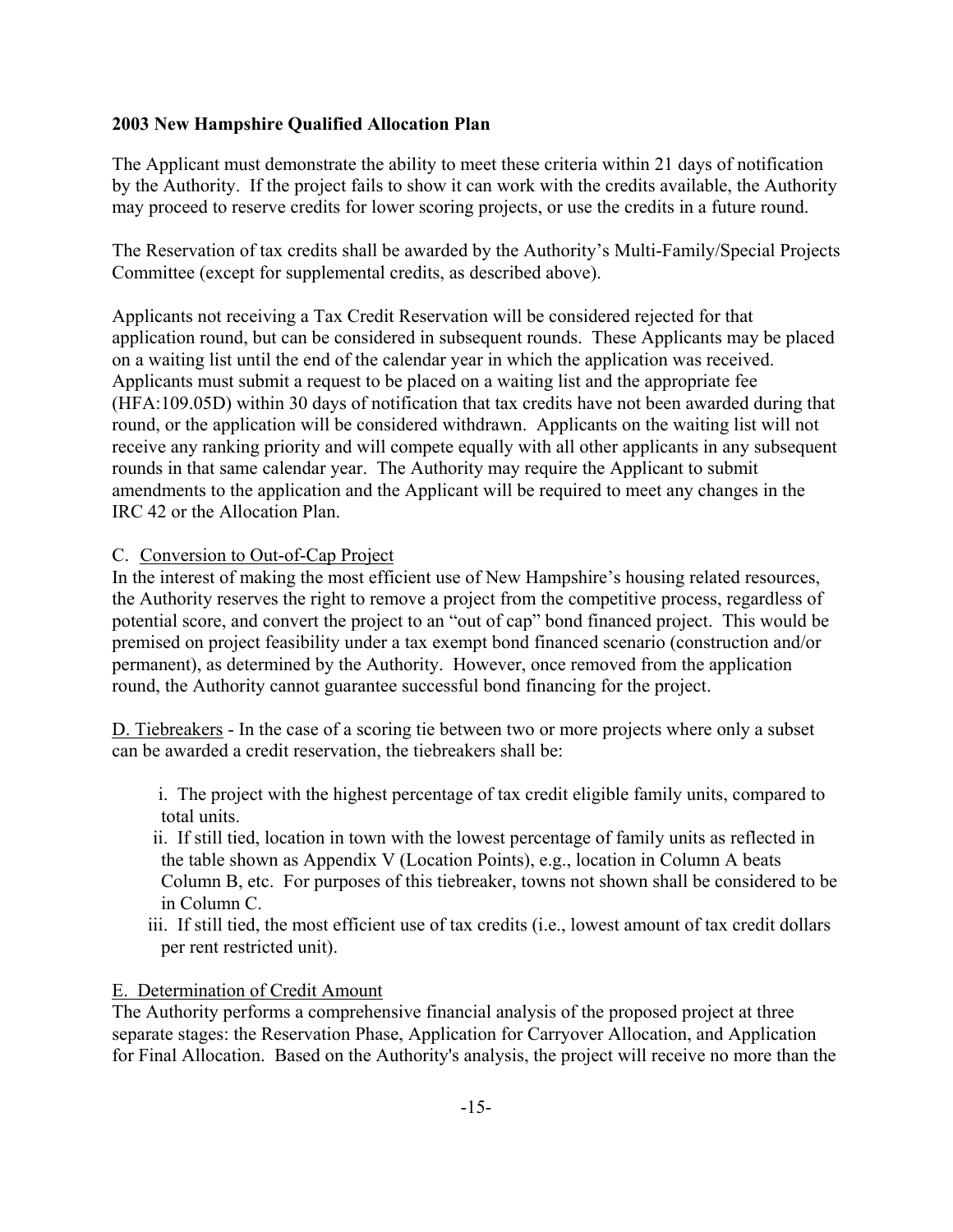tax credit amount required for the project's feasibility, assuming the project qualifies for at least that much credit.

To determine the tax credit dollar amount, the project application will be underwritten using the Authority's underwriting criteria (see HFA: 109.05K). The development and operating budgets will be reviewed for reasonableness, and line items may be adjusted up or down by the Authority based on this review. Projects will be underwritten based on an equity investment rate which corresponds to prevailing syndication market rates. Projects will generally be underwritten assuming the maximum debt based on a debt coverage ratio (annual net operating income before debt service divided by annual debt service) of no greater than 1.2, with prevailing loan terms for commercial properties. A higher debt coverage ratio may be used in cases of small or special use projects where there is a higher than normal risk.

The amount of tax credits reserved will establish the maximum tax credit amount that can be allocated to the project without applying for additional credit. Depending on availability, the amount of the Reservation may be calculated using a tax credit rate slightly higher than the prevailing "4%" credit rate for acquisition or new construction or substantial rehabilitation costs financed with federal subsidies, or the prevailing "9%" credit rate for new building or substantial rehabilitation costs not financed with federal subsidies.

#### F. Irrevocable Election

After a Reservation is made, the sponsor may irrevocably elect to lock in the applicable percentage, provided the Authority's Binding Agreement and Irrevocable Election document is executed by the fifth day following the month in which the applicable percentage is elected. Authority staff must be notified at least 14 days prior to this deadline. This option is available to the sponsor up until the date the project is placed in service or execution of the Carryover Allocation Agreement, whichever is sooner. For tax exempt bond financed projects using "out of cap" tax credits, the Irrevocable Election must be made in the month the bonds are issued; otherwise the project must wait until the placed in service date.

## **HFA:109.07 SELECTION PROCESS AND CRITERIA**

## A. Overview

In order to meet the State of New Hampshire's housing needs and priorities, as well as make the most efficient use of the tax credits available to the state, this project selection system was created to encourage projects that address specific objectives. These objectives are largely based on conclusions contained in the 2001-2005 Consolidated Plan for the State of New Hampshire.

Applications for Reservation meeting the general program requirements, Application Threshold Requirements listed in Appendix C, and which score competitively, will be recommended to the Authority's Multi-Family/Special Projects Committee for a reservation of credits. Applications should be complete and the required supporting documentation included. Inconsistencies in the application or missing supporting documentation may reduce the project's score or cause it to be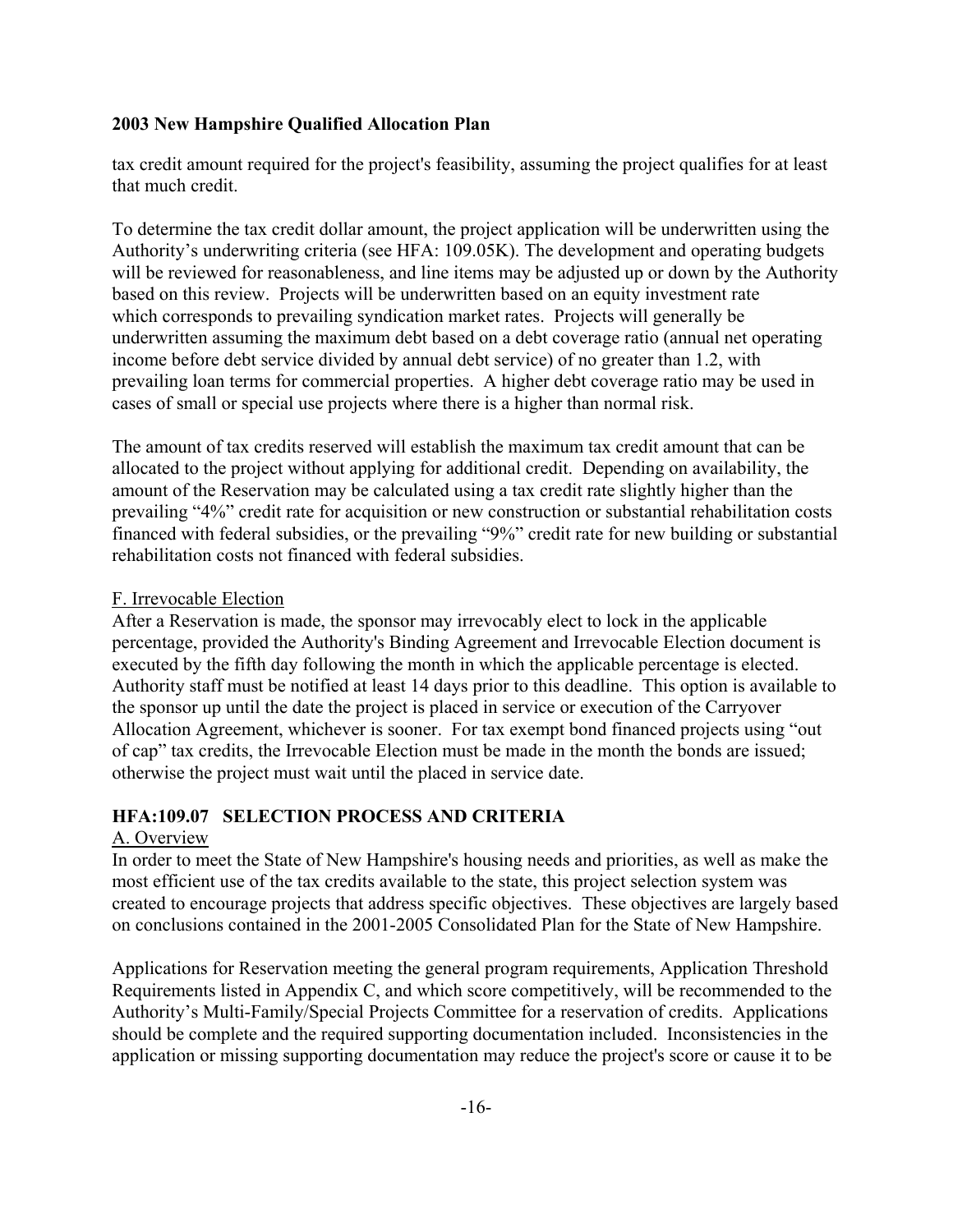rejected. The Authority is not required to notify the applicant of inconsistencies or missing information. In addition projects must receive a minimum of 40 points to be eligible to receive a tax credit reservation.

#### B. General Threshold Criteria

Projects may be rejected at any time during the allocation process (from application up to completion and issuance of the IRS Form 8609) at the sole discretion of the Authority for failure to meet the General Criteria listed below:

\* The project location is considered infeasible or inappropriate; for example, proposed sites with severe topographical impediments that would make development abnormally expensive or impossible, or location in a neighborhood not conducive for senior or family residential use.

\* Project or housing characteristics (e.g. style, density, undue concentration of income targeting or large family units) are inappropriate for the neighborhood, do not appear to satisfy market need, or there is undocumented /unsupported market demand.

\* The project's developer or any party affiliated with the development team does not have the experience or ability to successfully complete the project or has failed to meet the objectives of the program on past proposals.

\* The project's management agent or general partner has a history of chronic noncompliance in accordance with HFA:109.15A.11, has failed to meet the requirements of the Land Use Restriction Agreement for previous projects, or has any significant negative tax credit history with other state tax credit allocating agencies as documented in IRS records (see HFA: 109.05O).

\* The project's developer, management agent, or anyone affiliated with the general partner is or has been noncompliant or otherwise in default with this or any other Authority program as determined by the Authority.

\* The developer or general partner(s) has another tax credit project that has not started construction within six months from the LIHTC commitment date.

\* Development costs in total or in part, including but not limited to developer fees, intermediary costs, and syndication expenses are judged to be unreasonable.

\* The project is determined to be financially infeasible due to high costs and/or lack of adequate financing sources.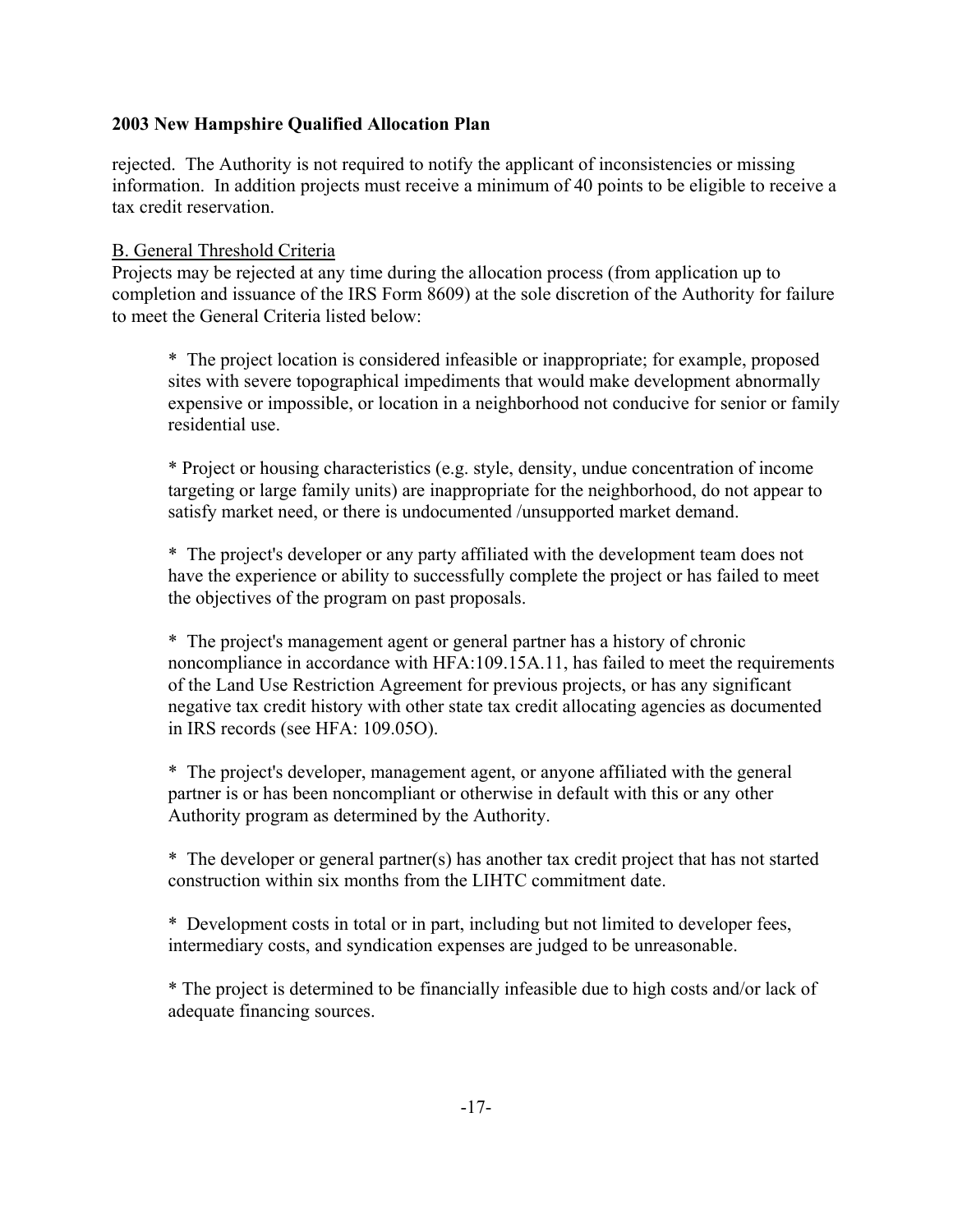\* The Authority concludes that the project will not be able to satisfy the criteria of the Commitment Requirements (listed in Appendix D) in a timely manner. For example, serious issues need resolution, such as planning, zoning, permits or land use requirements, environmental issues, the ability of the sponsor to apply for or obtain grant or debt financing, problems with statutory requirements, etc.

Note that representations made about the project relating to factors that are used in the selection and scoring criteria may not be changed without the approval of the Authority, and will be enforced by the Land Use Restriction Agreement (See HFA:109.09). Tax credit reservations may be rescinded if the project changes in a way that reduces the initial score at the sole discretion of the Authority (see HFA109.05B Commitment Phase).

A change in the project ownership or the management agent from that represented in the application may subject the project to re-evaluation in accordance with the Allocation Plan. Under no circumstances will changes to the project ownership or management agent be allowed without the express written permission of the Authority.

### C. Scoring Criteria

Each project will be scored using the criteria listed below. Provide documentation where applicable. Any supportive documentation is subject to verification and the Authority may require additional information as a condition of awarding points. The Authority may reject any documentation deemed to be insufficient, unsupported, or inadequate for the particular scoring criteria.

Note for the "family units" definition in categories 1 (Project Impact) and 6 (Location), more than 70% of the units must have 2 or more bedrooms, and there can be no "senior housing" designation.

## 1. **Project Impact**

Applicant can score points in only one section in this category:

| a.                   | 60% net new units (family and other non-senior)         | 20 points |
|----------------------|---------------------------------------------------------|-----------|
| b.                   | $25\%$ to 60% net new units, family or other non-senior | 15 points |
| $\mathbf{c}_{\cdot}$ | $60\%$ net new units (senior)                           | 10 points |

d. New construction and/or substantial rehabilitation with construction costs equal to or exceeding 50% of total development cost (including contingency, but not including the cost of land)

5points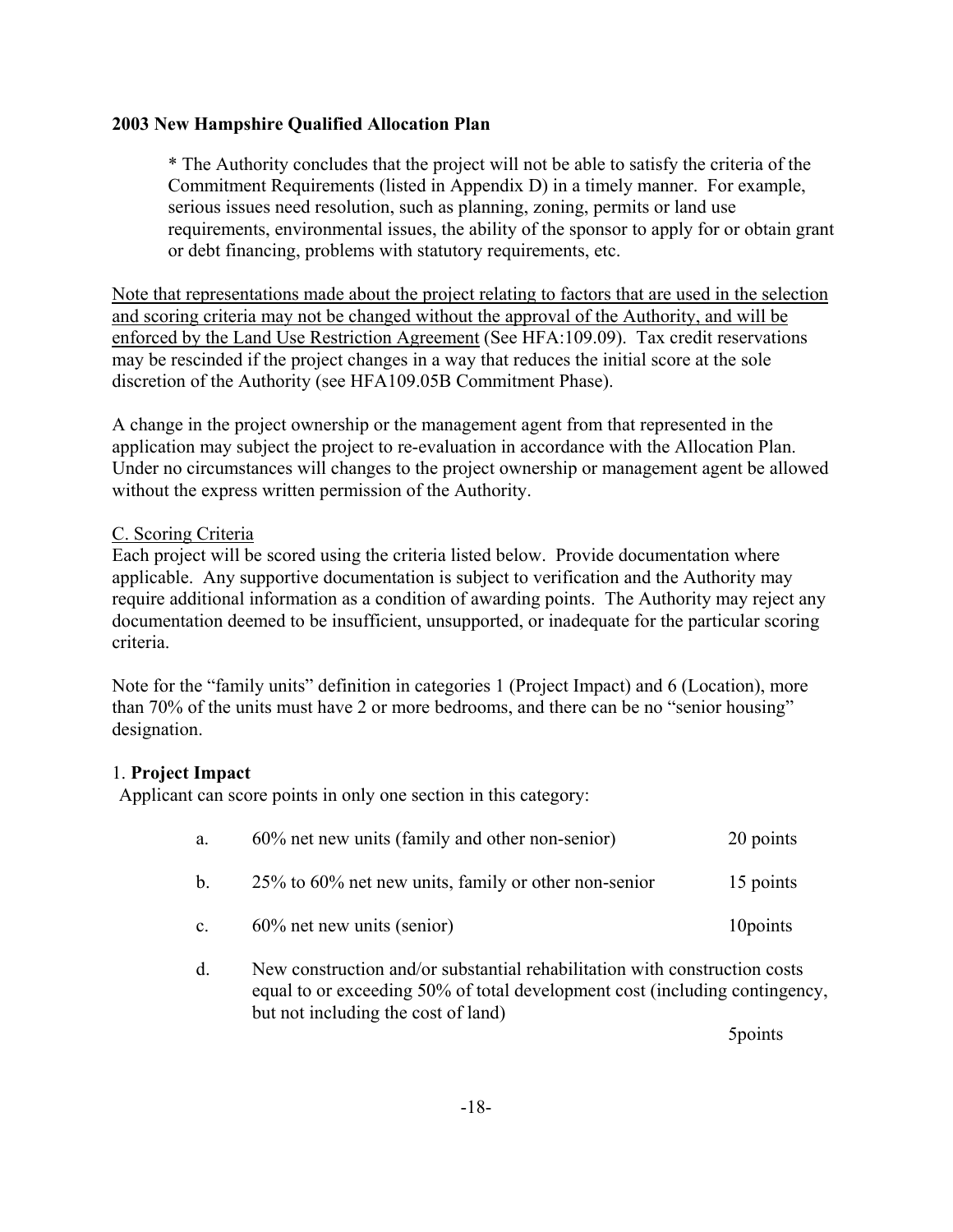e. Other projects 0 points 0 points

## 2. **Family Units**

An applicant can score points in either section in this category: a and/or b.

a. Family projects with greater than or equal to 70% of the units having 2 or more bedrooms. 10 points

b. Family projects with 20-49% of the units having 3 bedroom units.

or

Family projects with 50% or more of the units having 3 or more bedrooms, and:

10 points

## 3. **Income Targeting**

An applicant can score points in only one section in this category: a or b.

a. Greater than 20% but less than or equal to 50% of the total number of units reserved for very low income (<50%MAI) 5 points

 or b. Greater than 50% of the total number of units reserved for very low income (<50% MAI). 10 points

## **4. Service Enriched Housing**

Applicants can secure funding in only one section in this category. To receive points, services must be actively linked to the project, not simply provided to the community at-large and the applicant must submit documentation at application, including a service plan**, commitment of financial support**, letters of intent to partner/contract from service providers (when services are to be contracted), a marketing plan describing outreach to potential tenants to whom the services are targeted, a description of how the services will be managed and by whom, and other such items as defined and required in Appendix M.

Projects receiving scores in this section must continue in this use for the full compliance period, which will be enforced through the Land Use Restriction Agreement. Projects can score in only one section.

a. Service Enriched Housing Level IV –Substantial level and range of services are integrated into the housing to support tenant needs. A minimum of 50% of the tenants selected for occupancy will be people/families who are identified as needing the services being provided. The *7* points 7 points

5 points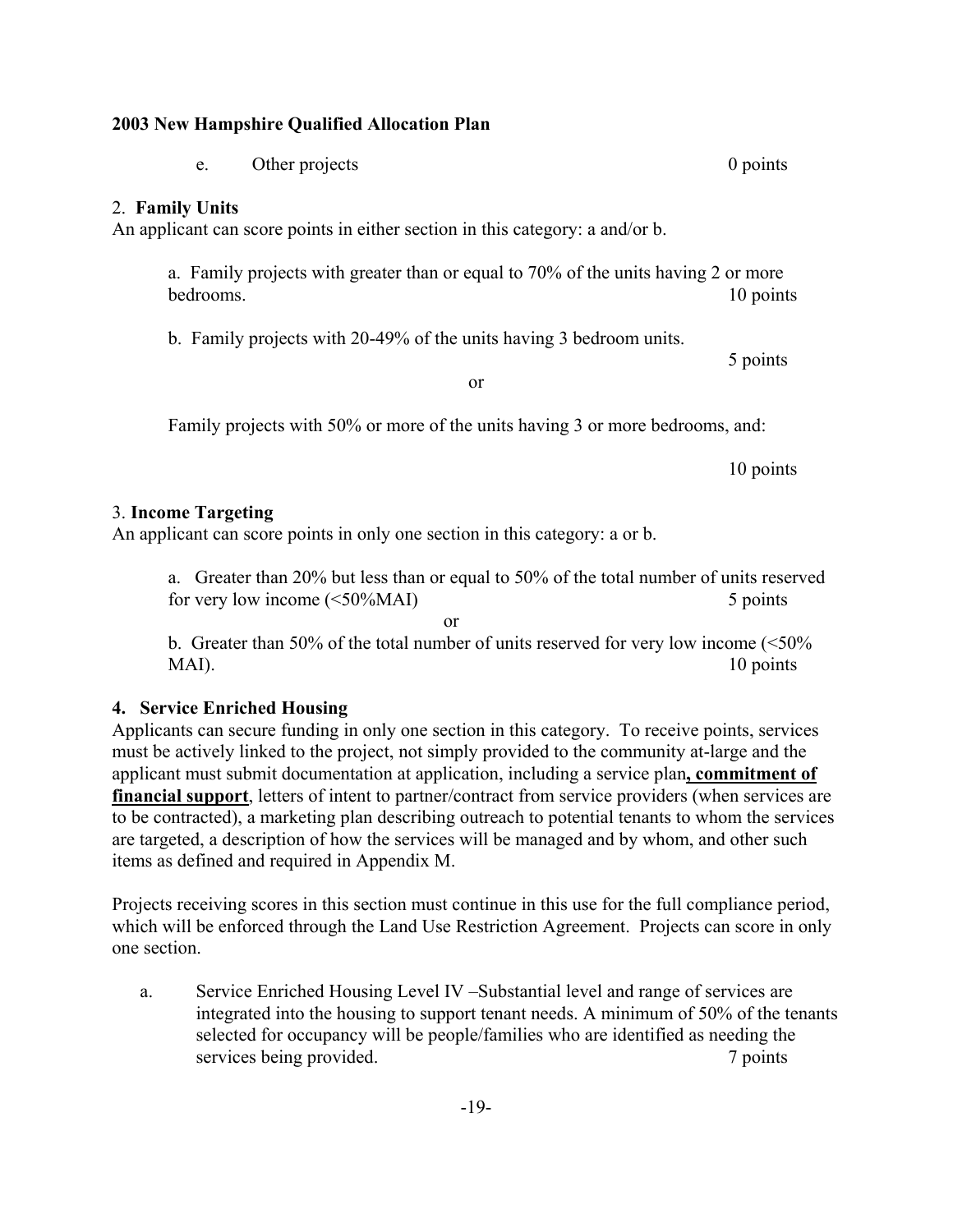b. Single Room Occupancy (SRO) /Homeless - Single room occupancy (SRO) units, homeless shelters, transitional housing, etc. Project must have a design and service package which addresses the needs of the homeless or transitional clientele.

## 5. **Public Housing Waiting Lists**

## 6. **Location**

Scoring for location is by the community in which the project is located. The ranking is based on U.S. Census data regarding the number of rental housing units compared to the number of total housing units. Family and other non-senior projects must score in category 1 (Project Impact) under 1a, 1b or 1d in order to be scored higher than zero in this category. Any senior project will score zero. See Appendix V for the community lists. Projects located in:

Projects that can demonstrably provide housing to persons on waiting lists for public housing will be eligible for points in this category. To meet this requirement the local public housing

authority must be the managing co-general partner or the management agent.

| Family and other non-senior projects:                |          |
|------------------------------------------------------|----------|
| Communities with $\leq$ 15% rental housing units     | 10       |
| points                                               |          |
| Communities with $\geq$ 15% up to 25% rental housing | 5 points |
| Communities with less than 700 total housing units   | 3 points |
| Senior projects:                                     |          |
| Any senior project anywhere in the state             | 0 points |

## 7. **Neighborhood or Community Improvement**

Applications can secure up to 10 points in this category (a, b, and c).

a. Points may be awarded for projects which are located in formally designated community revitalization areas, such as HUD Enterprise Zones, Main Street programs, designated blighted areas, or otherwise targeted areas. The minimum size improvement zone for this scoring category is generally a 1 block area. The formal designation must come from an official act by a government agency, such as a City Council or Town Board.

5 points

b. Points will be awarded for projects approved for points in 7a which are also in QCT's. 3 points

15 points

3 points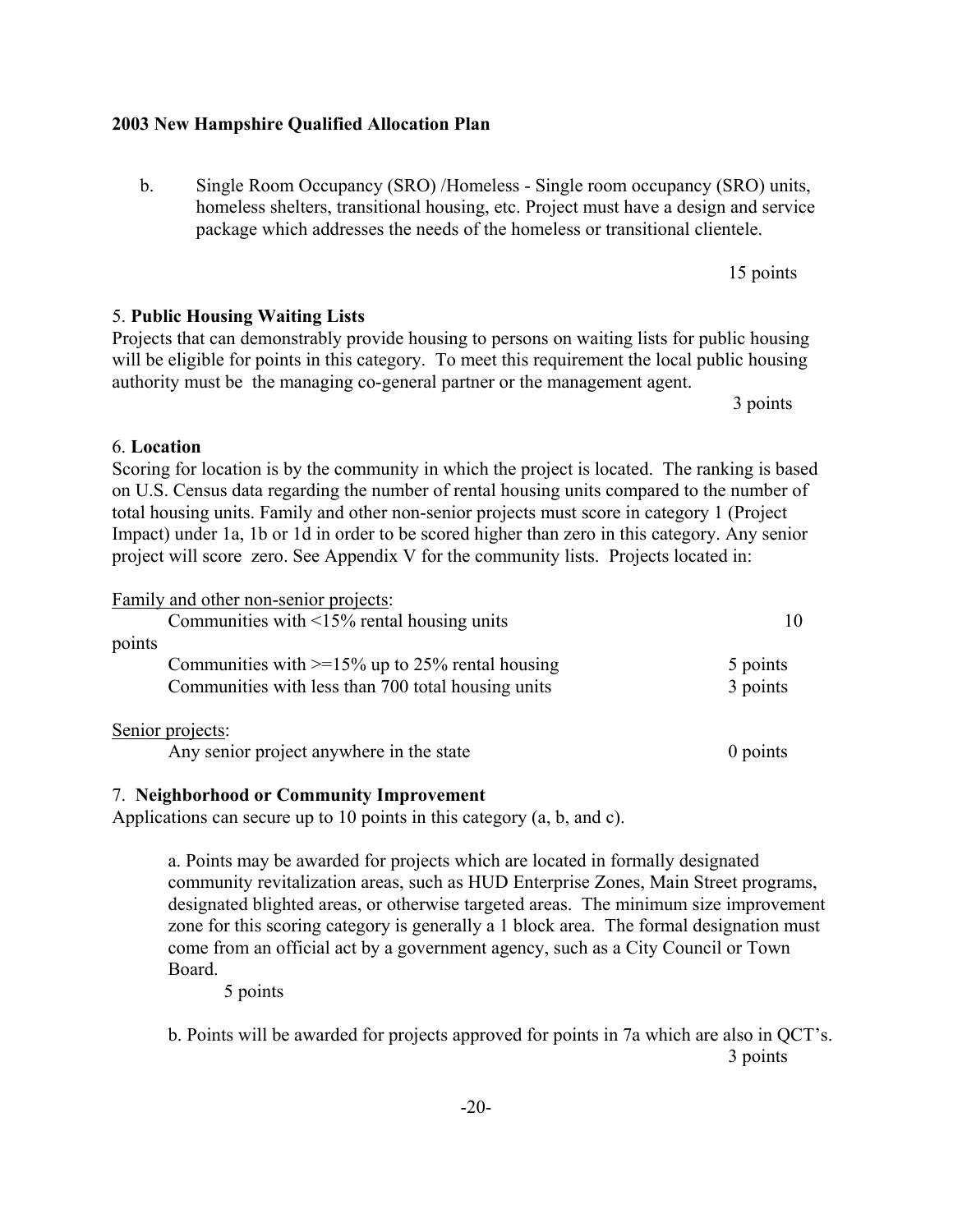c. Points will be awarded for projects approved for points in 7a which preserve and renovate existing housing. 2 points 2 points

#### 8. **Advanced Projects**

Additional points may be awarded at the discretion of the Authority for advanced progress of the development, as per the following schedule:

| Site Control or                                                | 1 point   |  |
|----------------------------------------------------------------|-----------|--|
| Partial Ownership                                              | 2 points  |  |
| Site Ownership                                                 | 3 points  |  |
| Phase I Environmental completed <sup>12</sup>                  | 2 points  |  |
| Market Study completed - must be commissioned by the Authority |           |  |
|                                                                | 2 points  |  |
| Grant/Soft Loan Commitment* (significant dollar amount)        | 3 points  |  |
| <b>Preliminary PlansOR</b>                                     | 1 point   |  |
| Comprehensive Plans and Specs                                  | 3 points  |  |
| Appropriate zoning with no variances or special exceptions     |           |  |
| needed OR                                                      | 3 points  |  |
| Appropoiate zoning, but one or more variances or special       |           |  |
| exceptions needed OR                                           |           |  |
| point                                                          |           |  |
| Rezoning needed                                                | $0$ point |  |
| Maximum for Category                                           | 16 points |  |

\*Can include Authority funds

#### 9. **Project Grants and Assistance**

point

i.

An applicant can score points in either of the two sections in this category: a and/or b.

a. Family projects which have a new rental assistance subsidy for at least 90% of the units, for at least 15 years. Authority project based Section 8 units are not eligible. 15 points

or

Family projects which have a significant rental assistance subsidy for 25% of the units, for a minimum of 5 years. Authority or local PHA project based Section 8

<span id="page-26-0"></span><sup>12</sup> See also HFA:109.5B. The Phase I Environmental Assessment is an Authority LIHTC requirement, but may be contracted by the sponsor directly if no other Authority financing is being requested. If other Authority financing is being requested, the study may need to be contracted for directly by the Authority. Please contact Authority staff if you have any questions.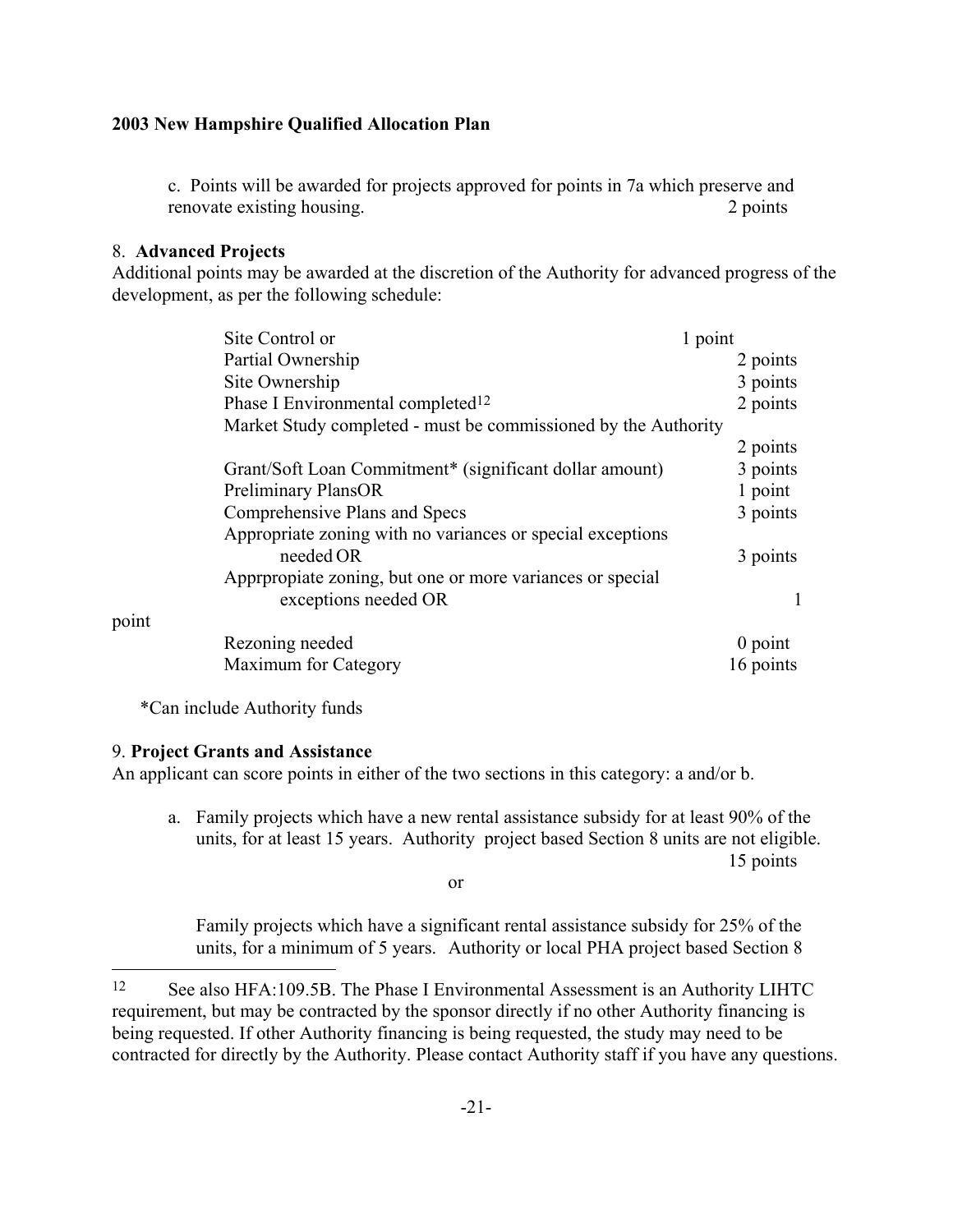units are eligible. 10 points

b. Projects which have a contribution of a significant amount of CDBG, Neighborhood Housing Services or other subsidized loans or grants, including the Federal Home Loan Bank Affordable Housing Program (AHP), at a rate below the Applicable Federal Rate (AFR) and/or are non-amortizing. Authority administered funds are not eligible for this point category.

5 points c. Projects that score in 9b (above) which also apply at least 25% of those funds (i.e., funds referenced in 9b) toward replacing Authority funding sources (i.e., 25% of outside funding sources are being applied below the Authority's per unit cost standards at HFA:109.05H).

for tax credit level rents and incomes. This additional commitment would be written into the LURA. 5 points

b. Project proposal has a specific and credible plan (including funds for organization of the tenants and professional representation) to establish tenant ownership of the project (or all of the individual units) after the initial 15 year compliance period.

11. **Participation of Local Tax-Exempt Organizations** NH nonprofit corporation is project sponsor and sole general partner. 5 points

#### 12. **Local Support**

13. **Management Experience**

Project is supported by local elected public officials, local housing authority, local community development organizations, with written documentation. Scoring correlates with the perceived level of local support.

To receive points for this category, the management agent must complete and submit the Management Questionnaire (Appendix G of the application). In addition, the developer must have an executed agreement from the management agent, to be included in the application.

#### 10. **Long Term Affordability**

An applicant can score points for either a or b.

a. Developer commits to a minimum 10 year extension beyond the 30 year requirements

2 points

5 points

0 to 5 points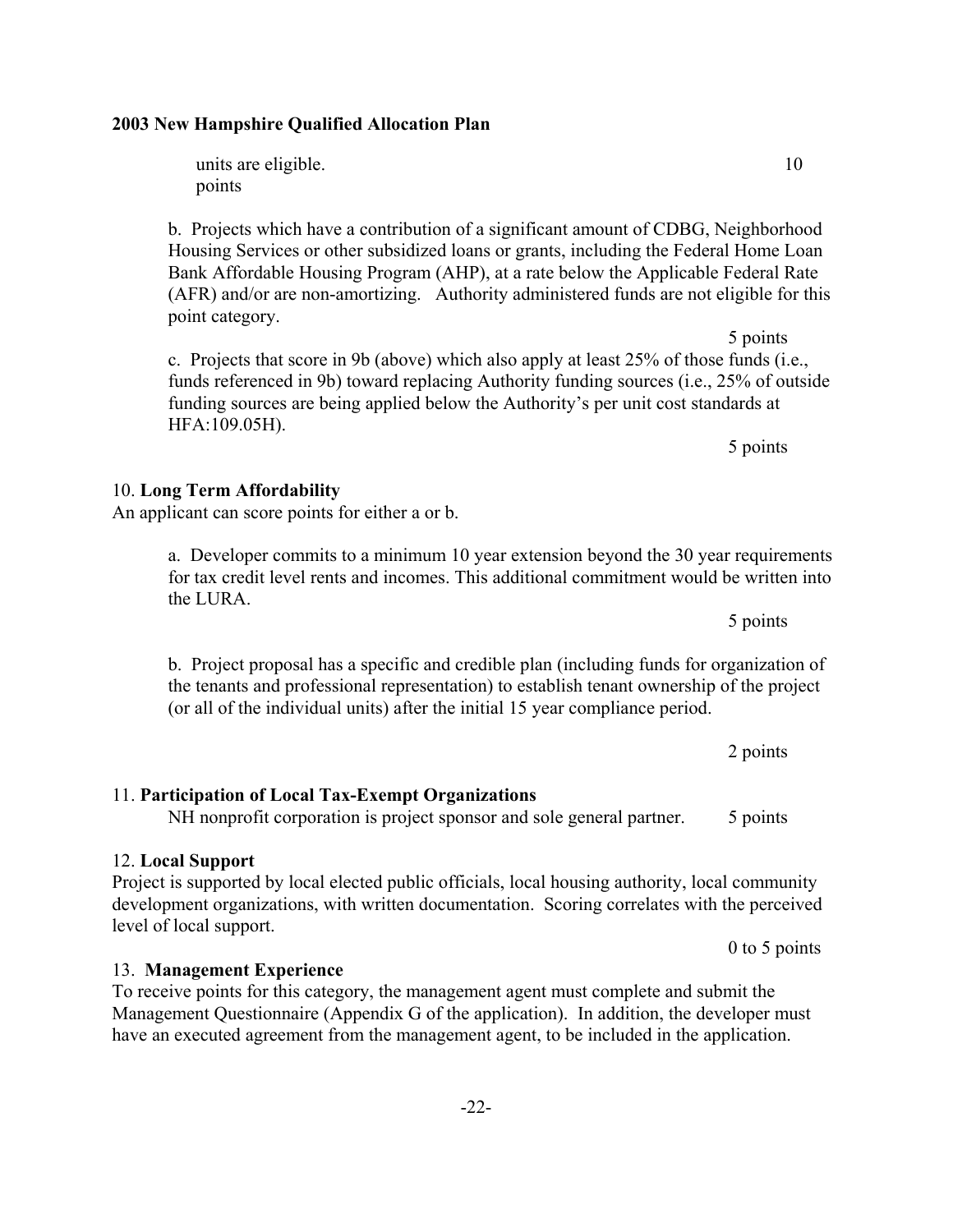Developer's management agent has demonstrated experience defined as having managed a tax credit property which has had at least one compliance monitoring review, has met the Annual Training requirements (defined in HFA:109:15) and does not have a history of non-compliance (as defined by HFA:109:15).

10 points

or

Developer's management agent meets the experience requirements as defined in the Management Questionnaire. 8 points

## 14. **Developer Experience With the Authority**

The developer or any individual that is part of the development team:

\* has any outstanding obligations (including compliance fees) on any Authority financed or tax credit project owed to the Authority of more than 30 days in arrears;

\* is involved in or has had other tax credit projects which have significant noncompliance issues(as defined by HFA:109:08A.11);

\* the project's developer, management agent, or anyone affiliated with the general partner is or has been noncompliant or otherwise in default with this or any other Authority program as determined by the Authority;

\* has been awarded credits in the past that were subsequently returned or otherwise unused (unless with good cause).

Such determination will be made by the Authority in its sole discretion.

Minus 1 to Minus 20 points

## **HFA:109.08 POST RESERVATION PROCESSING**

A. Commitment Phase

j.

Within **120** days of notification of a Reservation of tax credits, or 30 days preceding the Allocation Phase deadline, whichever is sooner, the Applicant must complete all requirements listed in Appendix D, **Commitment Phase Requirements**.

The Authority may require additional information from third parties for this Phase, such as a market study or appraisal.<sup>[13](#page-28-0)</sup> Any third-party reports required by the Authority must generally be

<span id="page-28-0"></span><sup>13</sup> See also HFA:109.05L. Professional Reports: Appraisal, Phase I, Market Study.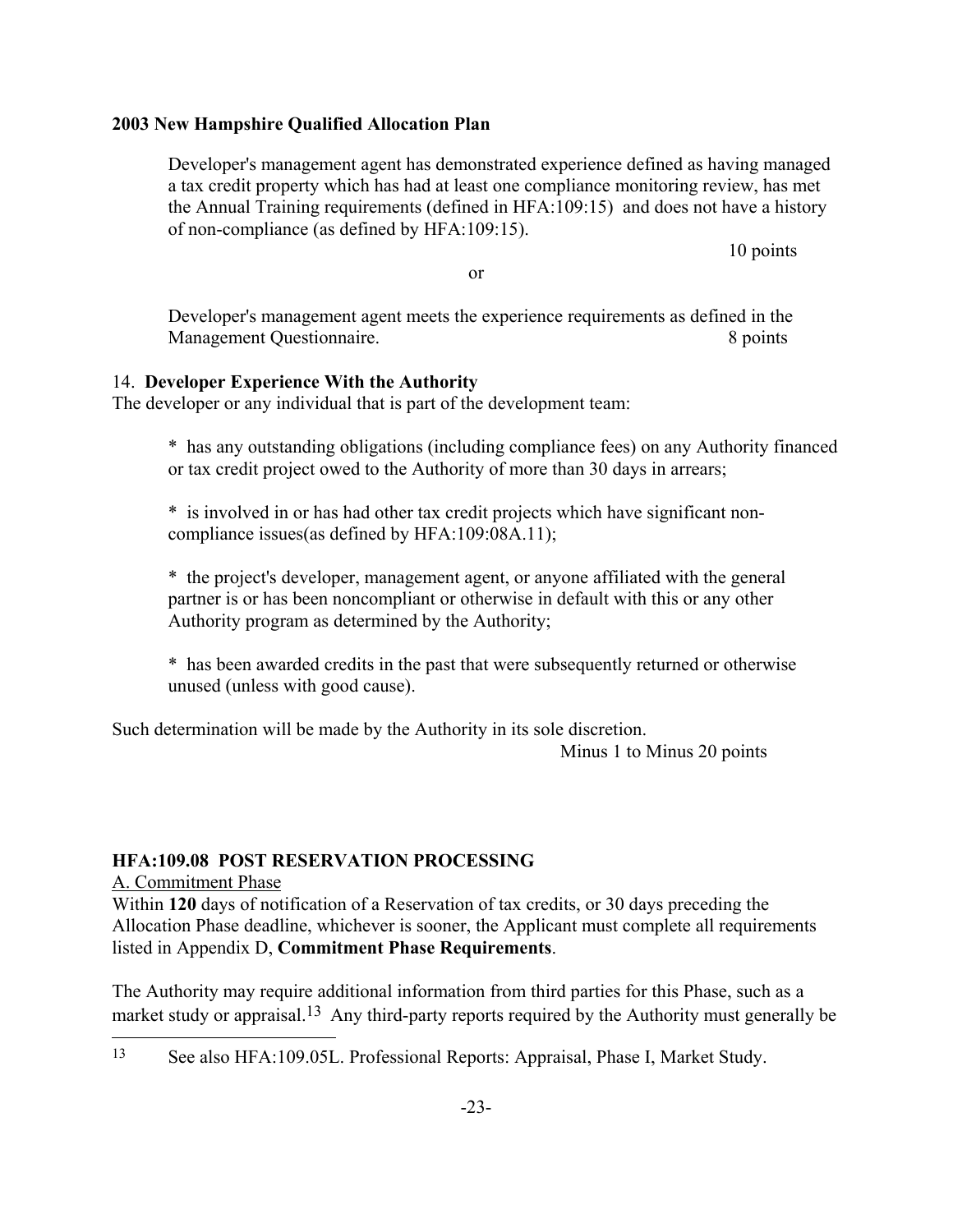contracted by the Authority directly. Contractors for appraisals and market studies are chosen through a selective bid to pre-qualified contractors. The Authority will request payment from the Applicant prior to the bid being awarded. Prompt payment is required and failure to do so may jeopardize successful completion by the deadline for Commitment Phase requirements.

Projects that meet the requirements of the Commitment Phase will be eligible to apply for an allocation of tax credits. Commitment Phase requirement extensions will be granted at the sole discretion of the Authority. Project reconfigurations which result in reductions in project scoring are not permitted without the express written permission of the Authority. The tax credit Reservation may be rescinded at the sole discretion of the Authority for not meeting the Commitment Phase Requirements, or if the project scoring has been reduced.

Once a project has met the Commitment Phase requirements, a Land Use Restriction Agreement (LURA) will be prepared. The Applicant must provide proof that the signed document has been recorded at the County Registry of Deeds, and evidence that the LURA has precedence in the Land Records over any permanent financing or other liens (e.g. via title update) prior to receiving a Carryover or Final Allocation.

#### B. Allocation Phase

The **Allocation Phase** may consist of two parts, depending on when the project is placed in service. Projects not placed in service by the end of the calendar year in which the tax credits were reserved, must complete an Application for a Carryover Allocation and the requirements listed in Appendix E, **Carryover Allocation Requirements** by October 31<sup>st</sup> for first round reservations, and December  $1<sup>st</sup>$  for second round reservations. Projects that satisfactorily complete the Carryover Allocation Requirements will be eligible to be issued a Carryover Allocation Agreement. Projects that receive a Carryover Allocation must be placed in service by the end of the second calendar year following the year of the Carryover Allocation.

For projects placed in service by the end of the calendar year in which the tax credits were reserved or in which a Carryover Allocation was received in a previous year, the Applicant must complete an Application for Final Allocation with the required documentation listed in Appendix F, **Final Allocation Requirements** within 90 days of the placed in service date or December 1, whichever is earlier. Projects that satisfactorily complete the Final Allocation Requirements will be eligible to be issued the IRS Form 8609. Any Applicant with a tax credit Reservation that does not submit an Application for Carryover Allocation or Final Allocation by the appropriate date may lose its tax credit Reservation, at the sole discretion of the Authority.

At the time of application for allocation, the Applicant may make an election to establish the Gross Rent Floor. This election sets the minimum rents for the entire compliance period. Please see Appendix L for further explanation.

#### **HFA:109.09 PROJECTS FINANCED BY TAX-EXEMPT BONDS**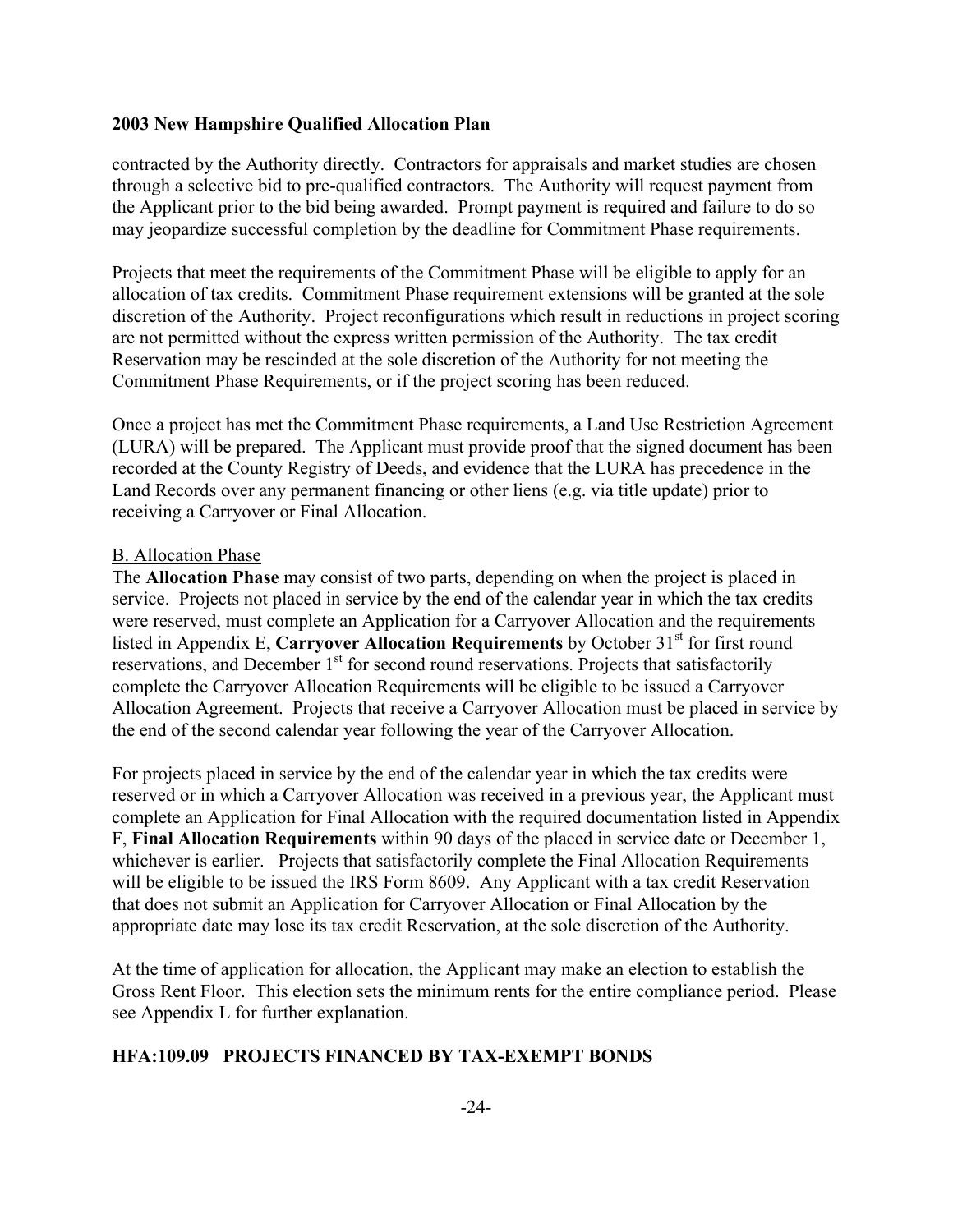Projects financed with tax-exempt bonds may apply for "out-of-cap" tax credits apart from the state's annual tax credit ceiling and application/scoring process. In order to qualify, 50% of the project basis must be financed with tax exempt bond proceeds. "Out-of-cap" project applicants must meet two general requirements in order to receive tax credits.

- \* The project must satisfy the requirements for allocation in accordance with the QAP, including the threshold requirements (HFA:109.04B).
- \* The issuer of the tax-exempt bonds must make a formal determination that the amount of tax credits allocated is no more than necessary to make the project feasible.

Carryover Allocations are not required for projects financed with tax-exempt bonds. The Authority issues a "Determination Letter" stating the estimated amount of tax credits that the project is eligible for just prior to the bond closing transaction, assuming all other LIHTC program requirements have been or will be met.

Fees for tax exempt bond tax credits will be 7% of the anticipated tax credit dollar amount (regardless of sponsor type), with 2% payable prior to issuance of the Determination Letter, and 5% payable at application for IRS Form 8609. These fees are non-refundable.

Tax exempt bond funded projects must also pay the one-time compliance monitoring fee of \$500 per LIHTC unit prior to issuance of the IRS Form 8609. Tax exempt bond properties will be monitored for compliance in the same manner as all other LIHTC projects (see HFA:109.15).

## **HFA:109.10 PROJECTS FINANCED BY RURAL DEVELOPMENT (RD)**

Projects financed by Rural Development (RD, formerly the Farmers Home Administration, or FmHA) through the FmHA 515 program may have separate cost certification requirements imposed by the RD. Information regarding the project, including cost certifications, is shared in accordance with a signed Memorandum of Understanding between the RD and the Authority.

## **HFA:109.11 LAND USE RESTRICTION AGREEMENT**

Prior to issuance of the Carryover Allocation or at Final Allocation, whichever is earlier, the owner of the tax credit project must execute and record the Land Use Restriction Agreement (LURA). The LURA will be prepared by the Authority and may be modified periodically. Please contact the Authority if you do not have a prepared document at least 14 days prior to the deadline for Carryover or Final Allocation.

The LURA, at a minimum, will require conditions wherein the owner and the project must continually comply with IRC 42 and other applicable sections of the Internal Revenue Code of 1986, as amended, and the Treasury Regulations thereunder or under the Internal Revenue Code of 1954 as in effect on the date of enactment of the Code. The LURA shall remain in effect for the 30 year compliance period. Please consult IRC 42 or a tax specialist for more information.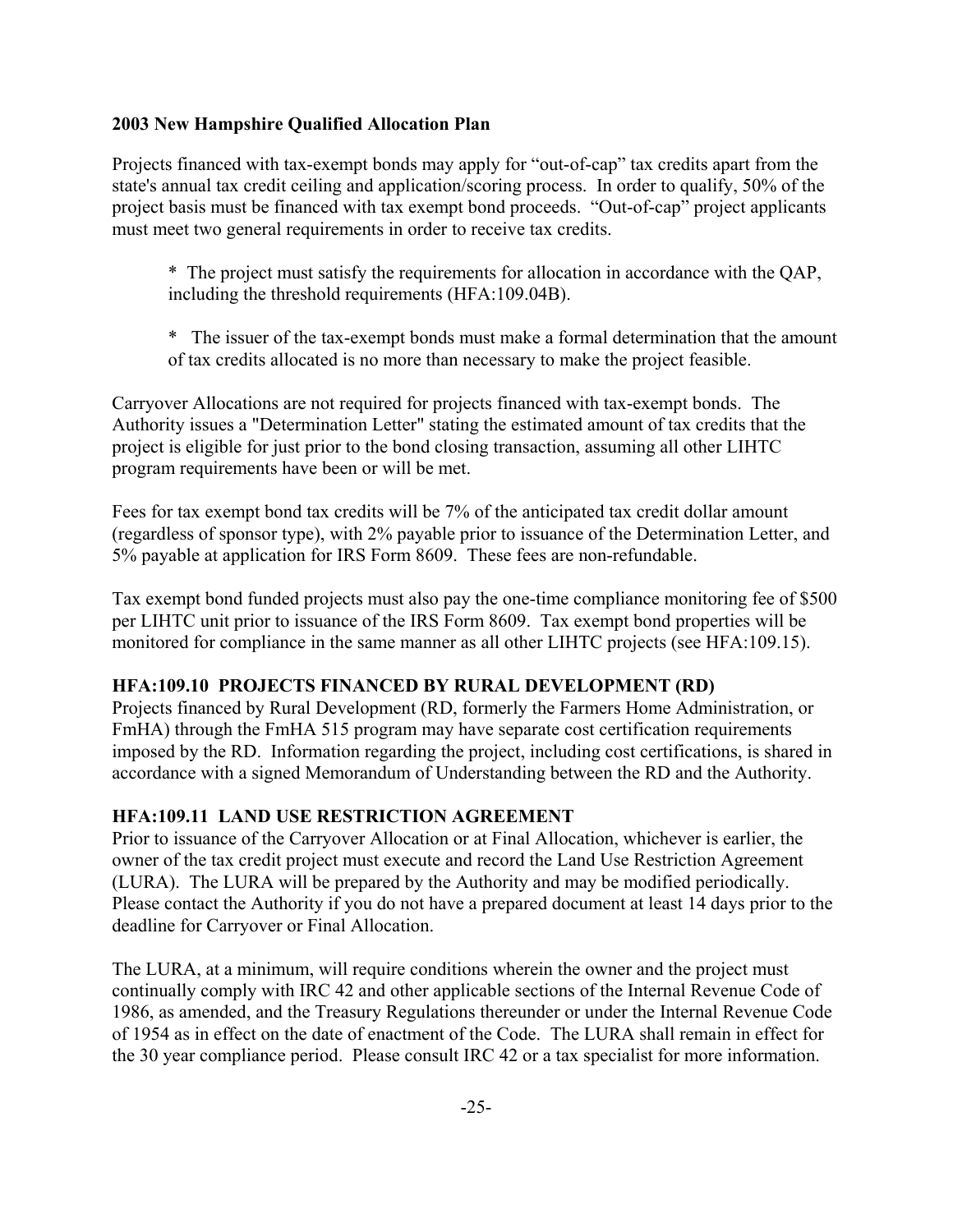The responsibility for complying with the requirements of the LURA, as well as complying with all other applicable requirements, rests solely with the owner of the project. Compliance with special election provisions represented in the initial application for tax credits, especially provisions used as Scoring Criteria, will be included in the LURA and will be monitored on an annual basis. Owners who fail to maintain compliance with any provision of the LURA will be reported to the IRS by the Authority using the IRS Form 8823. In addition, the Authority reserves the right to replace the management company for chronic noncompliance as defined in HFA:109.08A10, including but not limited to an IRS 8823 filed three consecutive years for the management agent's direct failure to adhere to serious non-compliance with IRC 42 and/or failure to adhere to NHHFA recommendation for correction or improvement.

### **HFA:109.12 APPEAL PROCESS**

Applicants may appeal the Authority's decision not to award tax credits, or the amount of the allocation to a project. Applicants must submit a written request for an appeal within 10 business days of notification that tax credits will not be awarded. Within another 10 business days the appellant must provide a copy of any written materials relevant to the appeal which are to be presented, if any, stating the specific reasons for the appeal, related evidence and the requested remedy. A hearing will be scheduled within 45 days of the initial appeal request by the Authority's Multi-Family/Special Projects Committee, which has the authority to render a final decision on the appeal.

## **HFA:109.13 PUBLIC RECORDS**

Applicants should be aware that any information submitted as part of an LIHTC application will likely be considered public information under the New Hampshire Public Records law, as soon as a reservation decision has been made by the Authority.

## **HFA:109.14 QAP TECHNICAL CLARIFICATIONS AND AMENDMENT**

The Authority is charged with allocating no more tax credits to any given project than are required to make the project economically feasible. **This decision is made solely at the discretion of the Authority, but does not represent or warrant to any applicant, developer, partner, investor, lender or others that the project is feasible or risk free.**

The Authority's review of documents in connection with this QAP is for its own purposes. The Authority makes no representations to the applicant or anyone else as to compliance with the Internal Revenue Code, Treasury regulations, or any other laws or regulations governing the LIHTC program.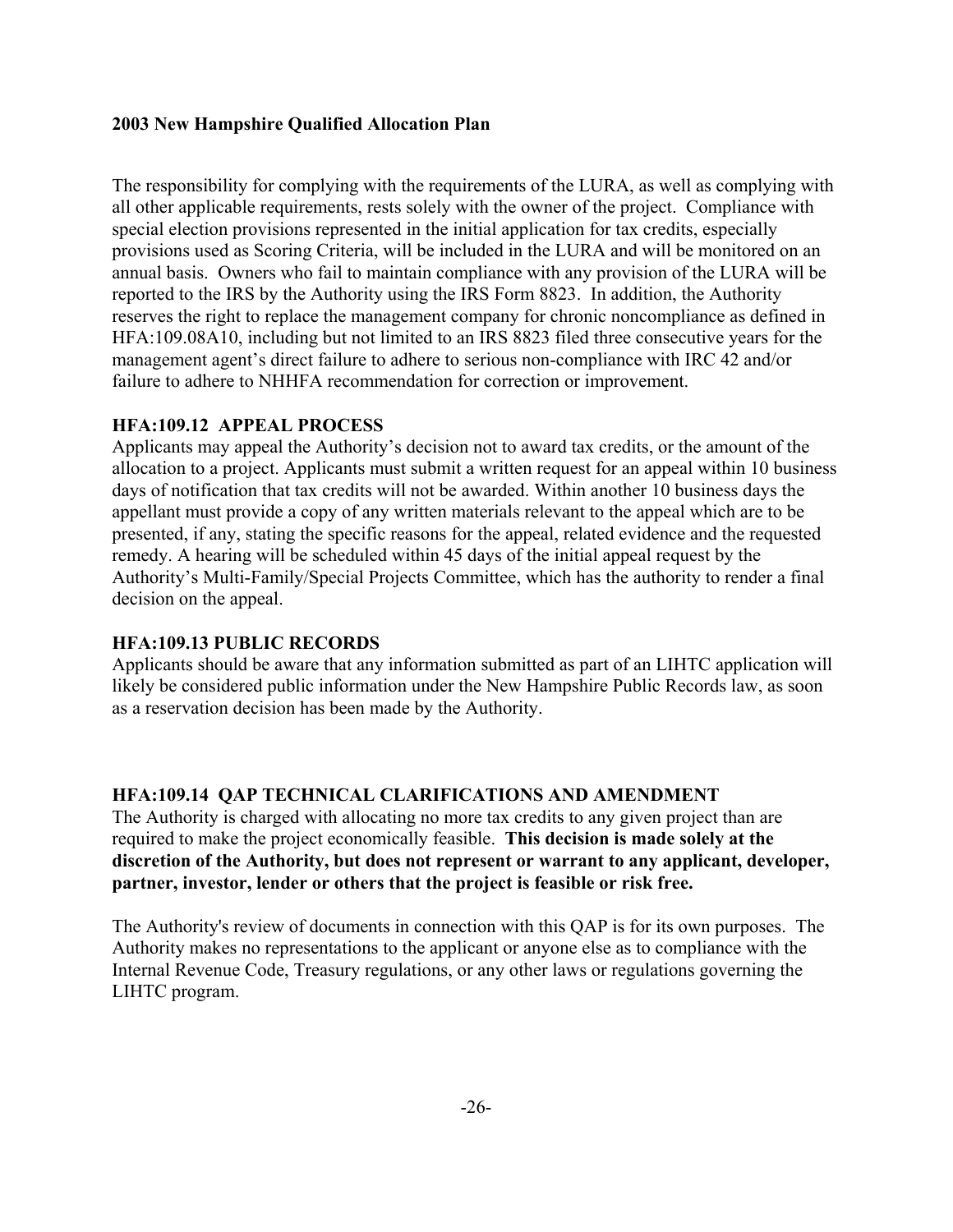No member, officer, agent, or employee of the Authority shall be personally liable concerning any matters arising out of, or in relation to, the allocation of tax credits or associated compliance monitoring.

The Authority reserves the right to modify the QAP periodically as the Authority shall determine in its discretion, with the advice and consent of the Governor. The Authority may make technical clarifications (e.g. to correct typographic errors, inconsistencies etc.) or revisions to comply with changes in federal law regarding the LIHTC program at its sole discretion.

## **HFA:109.15 COMPLIANCE MONITORING**

The 1990 Omnibus Reconciliation Act requires tax credit allocating agencies to monitor project compliance with Low Income Housing Tax Credit regulations. This requirement became effective January 1, 1992 and applies to all projects which have received a tax credit allocation since the inception of the tax credit program.

Specifically, IRC 42 requires the tax credit allocating agency to monitor compliance with the tax credit program on a project by project basis. The Authority may contract with a private vendor to act as its agent in monitoring the tax credit program. The Authority's compliance monitoring responsibilities begin at the time the first building is placed in service. The Authority or its agent will notify owners of projects scheduled for review and will examine record keeping and record retention provisions in accordance with the following Compliance Monitoring **Procedures** 

The following is a description of the procedures the Authority will follow in conducting compliance monitoring of tax credit projects in New Hampshire:

1. Record Keeping and Record Retention - Project owners are required to retain the following records for each building in a project for a minimum of 6 years after the due date (with extensions) for filing the federal income tax return for that year. Records for the first year of the credit period must be retained for at least 6 years beyond the due date for filing the federal income tax return for the last year of the compliance period of the building.

a. The total number of residential rental units in the building (including the number of bedrooms and the size in square feet of each residential rental unit);

b. The percentage of residential rental units in the building that are low income units;

c. The rent charged on each residential rental unit in the building (including any utility allowances);

d. The number of occupants in each low income unit, but only if rent is determined by the number of occupants in each unit under section  $42(g)(2)$  of the Internal Revenue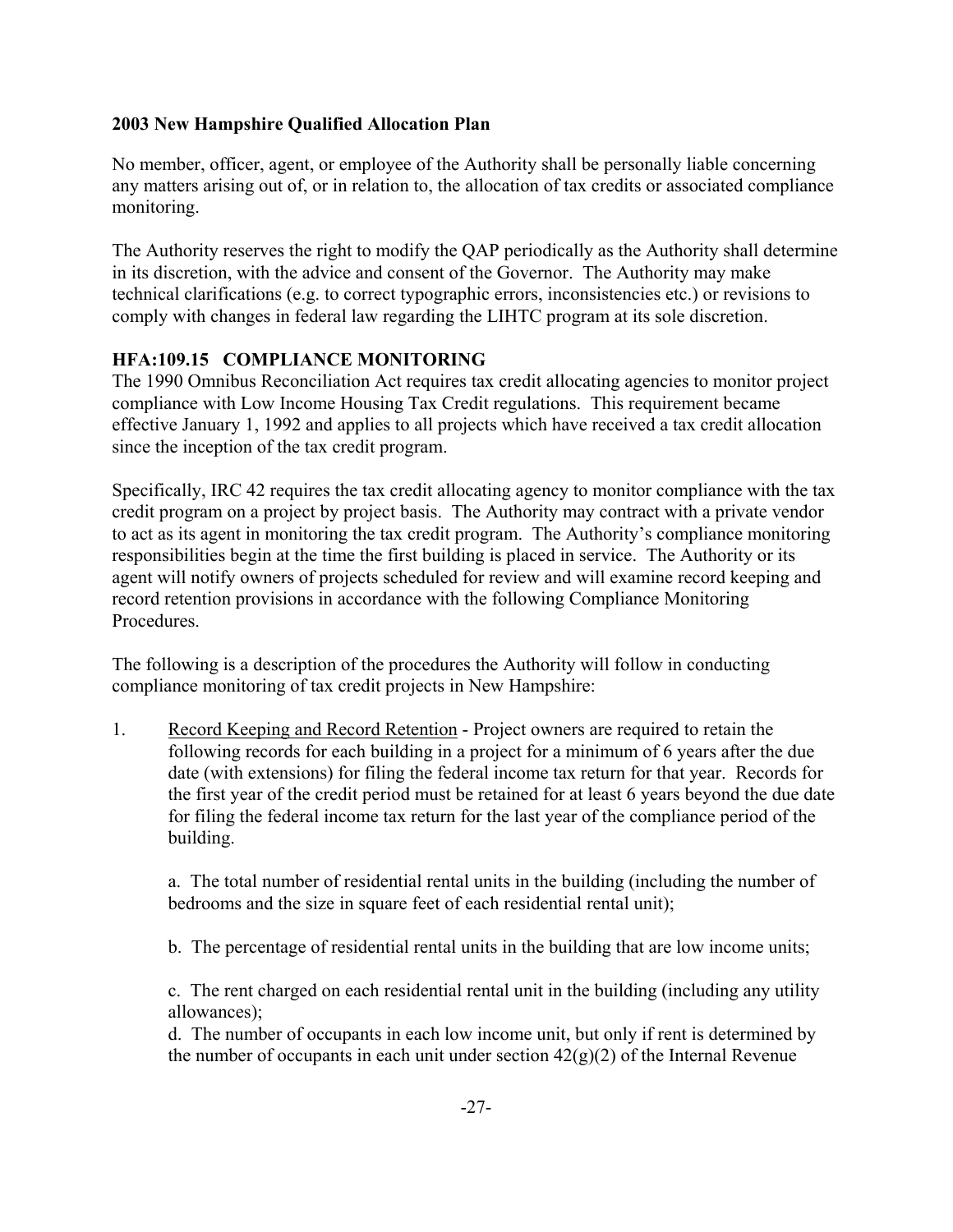Code (as in effect before the amendments made by the Revenue Reconciliation Act of 1989);

e. The low income unit vacancies in the building and information that shows when, and to whom, the next available units were rented;

f. The annual income certification of each low income tenant per unit (Appendix Q);

g. Documentation to support each low income tenant's income certification (for example, a copy of the tenant's federal income tax return, Forms W-2, or verifications of income from third parties such as employers or state agencies paying unemployment compensation). In the case of a tenant receiving Housing Assistance Payments under Section 8, the documentation requirement of this paragraph (g) is satisfied if the public housing authority provides a statement to the building owner declaring that the tenant's income does not exceed the applicable income limits under section  $42(g)$  of the Internal Revenue Code (see Appendix Q for format);

h. The eligible basis and qualified basis of the building at the end of the first year of the credit period; and

i. The character and use of the non-residential portion of the building included in the building's eligible basis under section 42(d) of the Internal Revenue Code (e.g., tenant facilities that are available on a comparable basis to all tenants and for which no separate fee is charged for use of the facilities, or facilities reasonably required by the project).

## 2. Tax Credit Compliance Monitoring Status Report -

Project owners are required to submit annually on or before February 1st the LIHTC Compliance Monitoring Status Report (Appendix O) in the spreadsheet format found on our web site www.nhhfa.org <http://www.nhhfa.org> This report is to be submitted electronically to the Tax Credit Compliance Officer. Any report found to be incomplete will be returned and the property will be considered in non-compliance until such report is corrected to NHHFA satisfaction. The Owner will also be required to submit two additional forms in the year following the first year in which the project placed in service, Form CM-1, "Location Preference Sheet" (Appendix T) and Form CM-2, "Original Qualified Basis Tracking Sheet" (Appendix U).

3. Annual Certification of Continuing Program Compliance - Each tax credit project owner shall be required to certify annually to the Authority that, for the preceding 12 month period, the project complied with certain requirements for maintaining tax credit compliance under IRC 42. The Certificate of Continuing Program Compliance (Appendix P) must be submitted to the Authority or its agent by December 31 of each year of the compliance period. (The compliance period is the period of 15 taxable years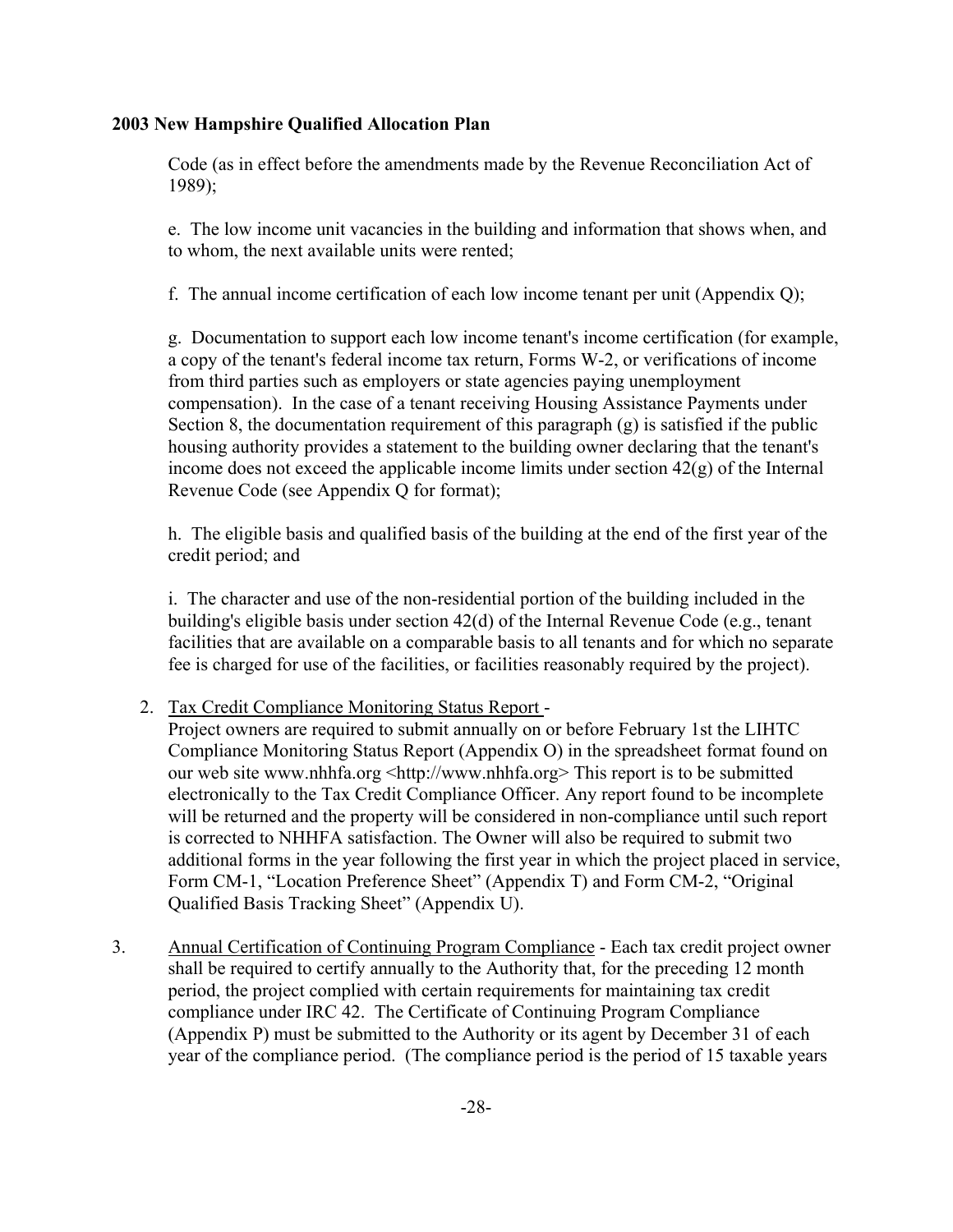beginning with the first taxable year of the credit period.) The Authority or its agent will review all certifications of compliance. Project owners who fail to submit or properly complete the certification will be notified that their project is in noncompliance in accordance with paragraph 7 of this section.

- 4. IRS Form 8609 A copy of the IRS Form 8609 (Parts I and (II including Schedule A) completed by the owner for each building, shall be submitted to the Tax Credit Compliance Officer of the Authority when requested.
- 5. Project Inspection The Authority or its agent will conduct on-site project inspections in accordance with IRC 42. At a minimum, the low income certification, the documentation the owner has received to support the certification, and the rent received for each low income tenant will be reviewed and units inspected in at least 20 percent of the low income units in these projects. Project inspection may also include the following:
	- a. Review of qualified basis for all properties for the first year the tax credit is claimed.
	- b. Review of initial compliance requirements for all properties.

c. Review of tenant income certifications and back-up documentation for all low income units, along with review of income eligibility of all low-income unit occupants by comparison of gross income to appropriate 20/50 or 40/60 income limits, and calculation and review of rent restrictions.

d. Review of re-rental activity for the given year for each tax credit unit, along with review of subsequent changes in income, household composition, student status, impact of the 140% rule and vacant unit tax credit regulations.

e. On-site inspection of common areas and low income units, in accordance with the Uniform Physical Condition Standards (UPCS).

f. Review of corrective action requirement from noncompliance findings.

 g. Review of representations made about the project used in the initial application and selection criteria process and all requirements of the Land Use Restriction Agreement.

 h. The minimum set-aside will be reviewed based on the choice made by the owner on the application, unless the owner notified the Authority in writing prior to the placed in service date of a different election percentage.

 i. Certificate of Compliance with Special Conditions (Appendix S). The Owner is required to submit this Certification annually on or before March 1st.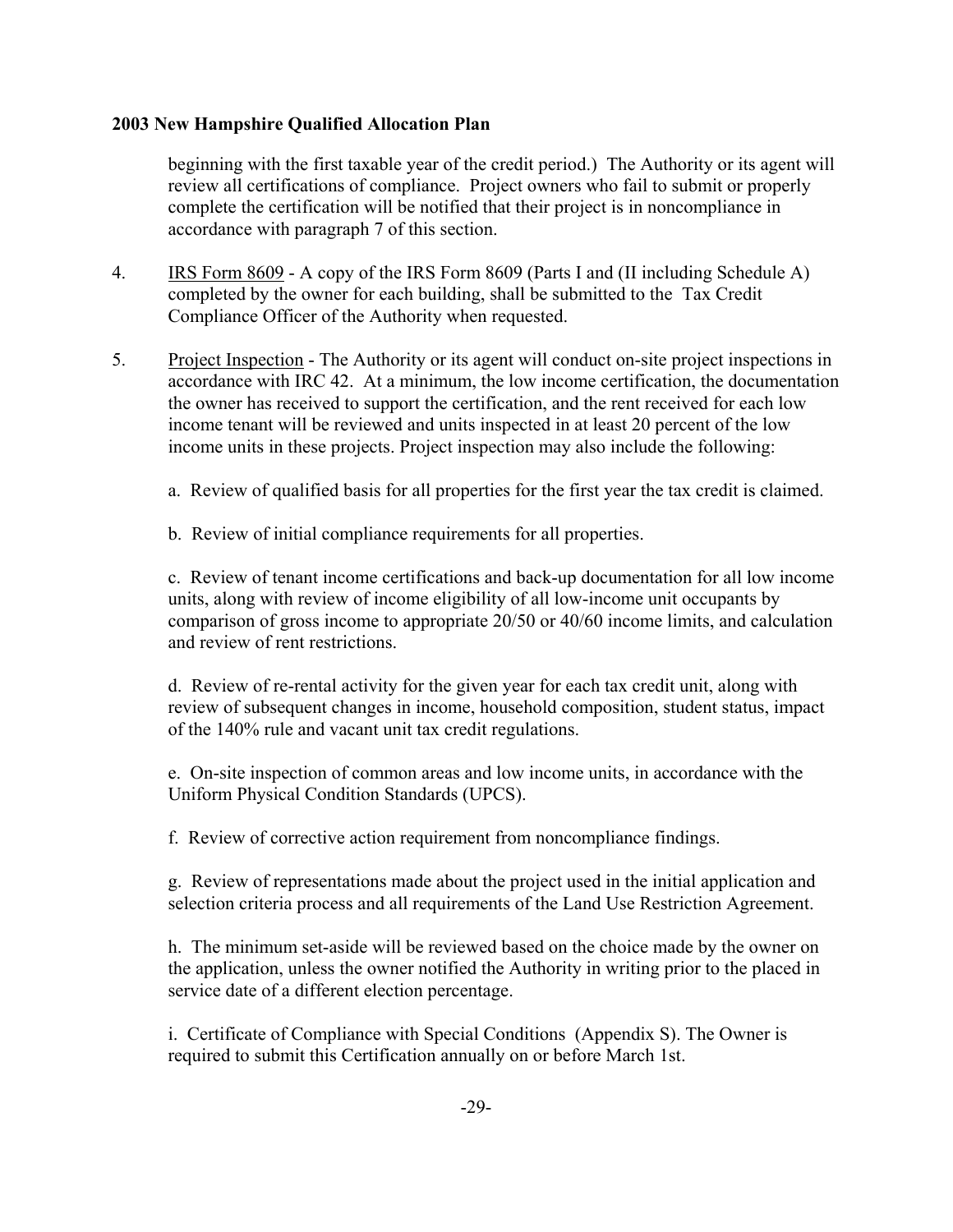Owners will be given at least a 30 day advance notice of an inspection but will not be notified what units will be inspected. Note that the Authority or its agent has the right to inspect any buildings of the Low Income Housing Tax Credit project at least through the end of the compliance period. This right to inspect is separate and in addition to any review of low income certification, supporting documents and rent records required under this paragraph, including the Tenant Income Certification form (Appendix Q) to be signed by each adult member of the household at initial move-in and annual recertification.

The Authority may make an exception for buildings financed by Rural Development (RD) under the Farmers Home Administration (FmHA) 515 program, or buildings in which 50 percent or more of the aggregate basis (taking into account the building and the land) is financed with tax-exempt bonds. Review of tenant income certification, supporting documentation, and rent records may not be required for such buildings if the Authority enters into an agreement with RD or the tax-exempt bond issuer. Under such agreements, the Authority or its agent would review information on tenant income and rent provided by RD or the tax-exempt bond issuer. Further review of these buildings would occur if such information were not sufficient to determine compliance with tax credit regulations. **The Authority will not grant exceptions to the review process for FmHA properties at this time.**

- 6. Notice to Owner If the Authority or its agent becomes aware of noncompliance, the owner will be given written notification of such noncompliance and will be given a reasonable time period (not to exceed 90 days from the date of the notice to correct the deficiency). An extension of the correction period may be granted for a period of up to 6 months if the Authority determines there is good cause to grant an extension. Occurrences of noncompliance include, but are not limited to, failure of the owner to submit the annual certification of program compliance, the Authority or its agent is not permitted to inspect tenant income certifications, supporting documentation and rent records and if the Authority or its agent discover that the project is not in compliance with the provisions of IRC 42 or the owner fails to pay the tax credit compliance monitoring fee. Extensions must be requested in writing. Approvals will be granted in writing. Corrections must be submitted in writing and include supporting documentation in order for the deficiency to be considered corrected.
- 7. Notice to Internal Revenue Service (IRS) IRS compliance monitoring regulations require the Authority to submit a "Low Income Housing Credit Agencies Report of Noncompliance" (IRS Form 8823) for all instances of noncompliance, regardless of the severity or evidence of correction within a reasonable time period. The IRS, not the Authority, is responsible for determining whether a project owner is subject to recapture of tax credits due to noncompliance. Therefore, the Authority will file IRS Form 8823 no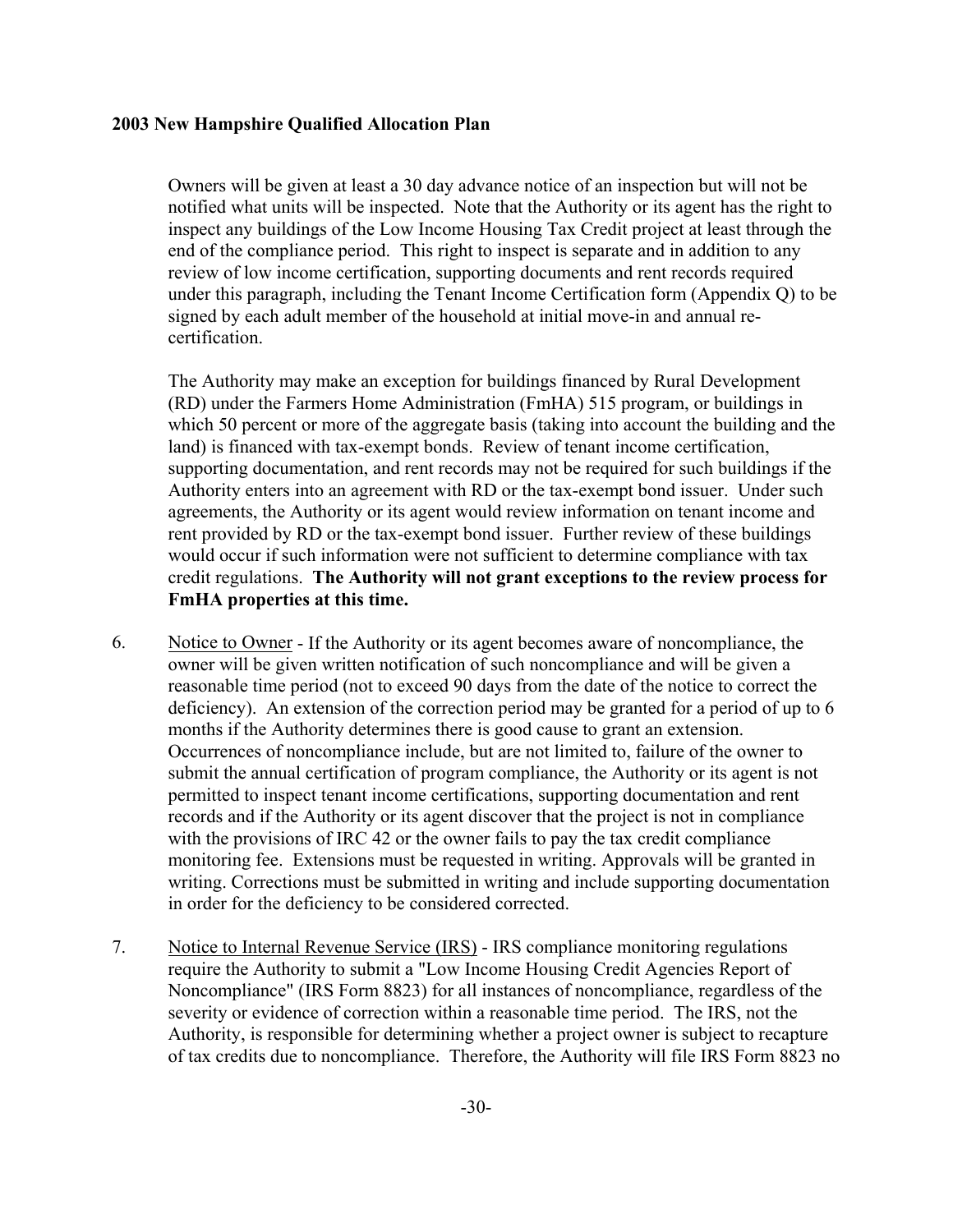later than 45 days after the end of the correction period including extensions, and no earlier than the end of the correction period.

If all the deficiencies are corrected after the initial IRS Form 8823 is submitted, the Authority will submit an amended IRS Form 8823 to the IRS detailing the corrections.

8. Fees -–A one-time, non-refundable tax credit monitoring fee that incorporates the Authority's cost of monitoring the project for the full 15 year compliance period shall be paid to the Authority prior to final allocation. The fee is \$500 per LIHTC unit and must be paid prior to issuance of the IRS Form 8609

Due to the increase monitoring required by the IRS, effective January 1, 2001 (Ref. IRS 1.42-5) an additional management review (MR) fee will be charged to projects scheduled for a full on-site review. The MR fee is based on a range depending on the project size. The MR fee will be invoiced at the end of the compliance-monitoring year for the project, thus it is due just once every three years. The fee is as follows:

| $#$ of units | Fee   |
|--------------|-------|
| $1 - 20$     | \$150 |
| $21 - 30$    | \$200 |
| $31 - 50$    | \$250 |
| Over 50      | \$300 |

It is important to note that this MR fee is in addition to the one-time monitoring fee.

The Authority may in its sole discretion approve a waiver of the compliance monitoring fee, or alternative payment terms. The Authority reserves the right to increase the monitoring fee, including requiring an annual monitoring fee, if compliance monitoring requirements are modified by NHHFA or the IRS. Additional fees, based on actual cost incurred, will be charged to owners for the additional monitoring required for projects which have been cited for noncompliance.

Projects prior to 1996 may also be subject to an annual increase in the monitoring fee at the sole discretion of the Authority. Owners will be notified prior to such an increase. Owners of such projects may pre-pay the tax credit monitoring fee based on the per unit cost and the number of years remaining in the compliance period. These properties will still be subject to any annual increase if the Authority, at its sole discretion, deems it necessary.

Owners that fail to maintain compliance with LIHTC requirements as established in the project's LURA, the Authority's compliance monitoring procedures, and IRS Code may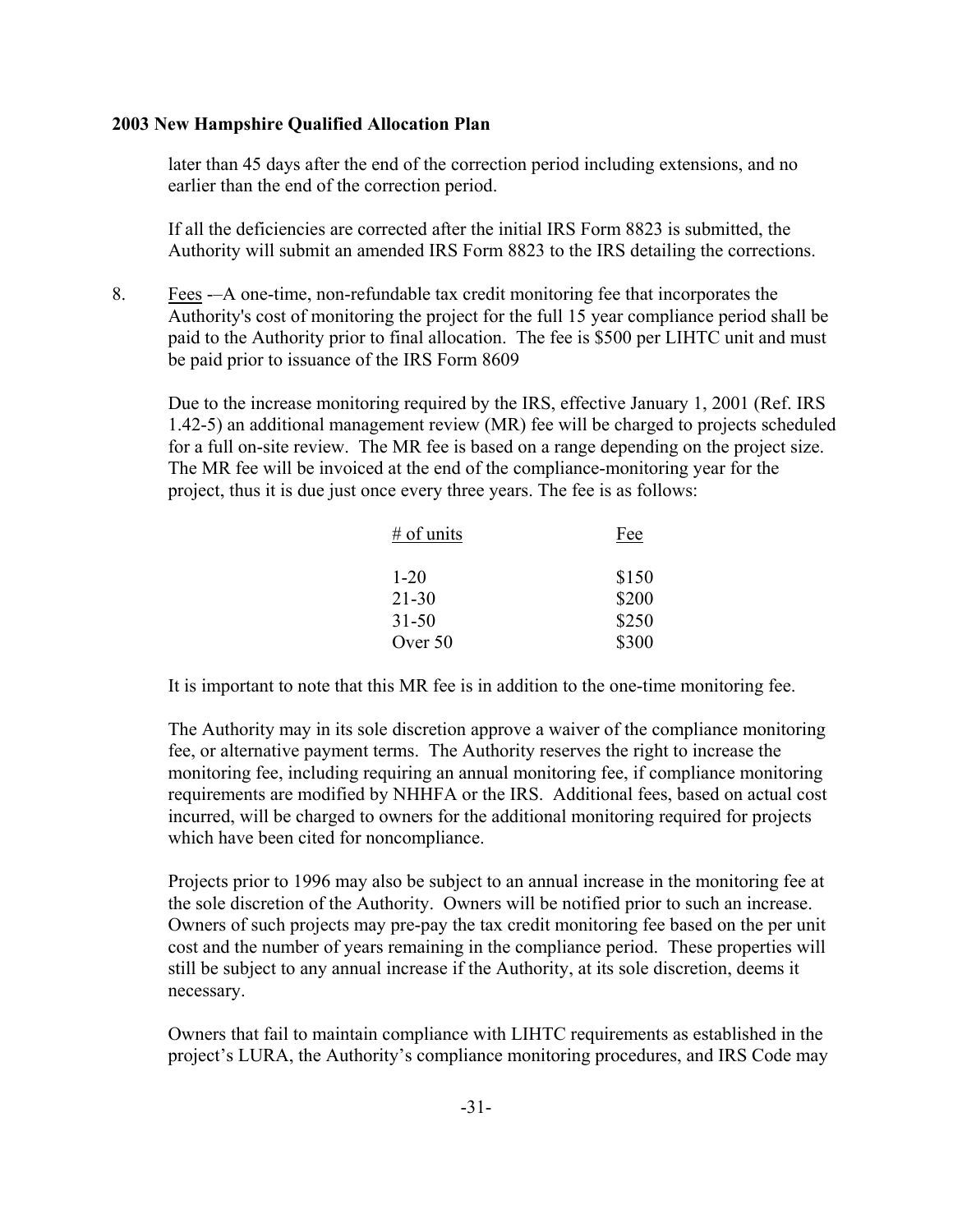be charged additional fees for non-compliance. The fee charged will be the actual cost incurred by NHHFA for any additional monitoring required as a result of noncompliance, or continuing technical errors, and is at the discretion of the Authority.

 Failure to pay monitoring fees in a timely manner will also hinder future LIHTC applications by an owner. (See General Criteria 109.04B and scoring category 13.)

- 9. Liability Compliance with the requirements of IRC 42 is the sole responsibility of the owner of the building for which the tax credit is allocated. The Authority's obligations to monitor for compliance with the requirements of IRC 42 does not make the Authority liable for an owner's noncompliance.
- 10. Annual Training The Management Agent must certify that the management agent (or a member of the on-site staff) has received tax credit management training at least once annually. See Appendix R. Certifications of training must be submitted to the Tax Credit Compliance Officer by March 1<sup>st</sup> of each year
- 11. Noncompliant Owners and Management Agents Owners and agents who are found to bein noncompliance may be subject to IRS notification, sanctions and/or loss of further tax credit allocations. Noncompliance may include, but is not limited to the following:

• Failure to allow the agency or its agent to complete a review or inspection of the property.

- Repeated failure to properly verify tenant income in the manner prescribed by IRC 42.
- Repeated failure to obtain income certification forms.
- Failure to obtain an executed lease and/or executing a lease which is less than 6 months.

• Failure to annually recertify two or more tenants in a one year period. Annual re-certification is defined as once within a twelve month period.

• Failure to pay the required tax credit monitoring fee.

• Failure to maintain the property in decent, safe, and sanitary condition, as defined in 24 CFR 982.401, HUD Housing Quality Standards, and/or failing to correct deficiencies cited in previous reviews.

• Failure to adhere to requirements of the Land Use Restriction Agreement including Special Conditions.